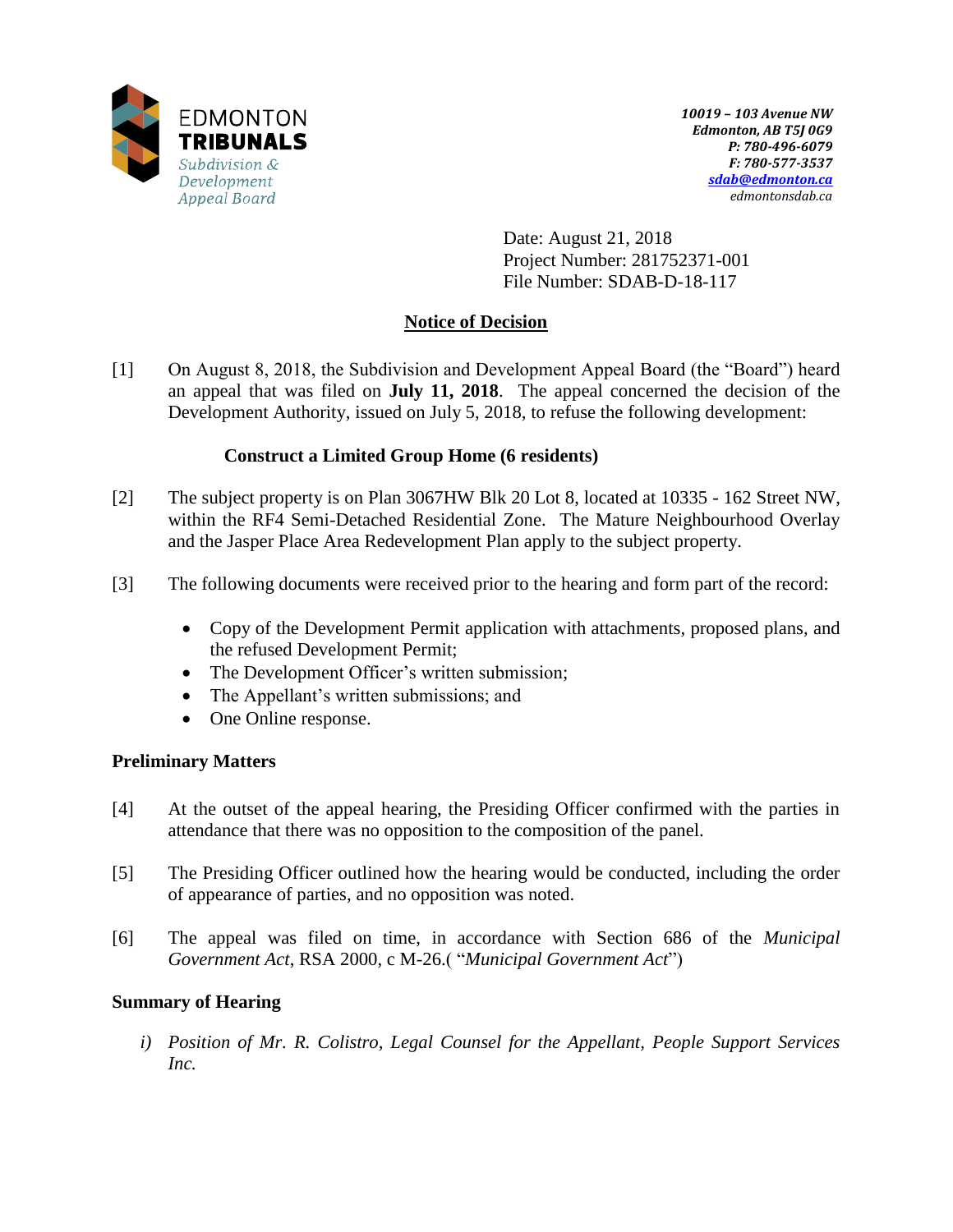- [7] Mr. Colistro noted that the proposed development is a Permitted Use in the RF4 Semi-Detached Residential Zone and that it complies with all other requirements of the *Edmonton Zoning Bylaw*. He conceded that a Limited Group Home is a unique development in a residential area.
- [8] The Limited Group Home will be required to maintain the residential nature of the neighbourhood. To ensure this, the proposed development is a single storey design which is characteristic of the neighbourhood.
- [9] Community Consultation was completed at the permit level stage with the immediate adjacent neighbours and the neighbours abutting the rear lane.
- [10] The proposed development is designed to blend in with the neighbourhood which will not create an excess of vehicles parking in the front of the subject Site.
- [11] As to the issue of parking, Mr. Colistro explained that there are two parking spaces available in the attached garage and on the parking pad in front of the garage. The attached garage will accommodate residents who are in wheelchairs to easily access the dwelling as there is planned an exterior ramp on the side of the garage to accommodate wheelchairs.
- [12] The subject lot is large and there will be sufficient front and rear amenity space with an attached garage.
- [13] The attached garage is well suited for a Group Home as most of the employees will take public transportation to the subject Site.
- [14] He referred to the elevation drawing submitted to the Board showing that the proposed development is a single storey structure. The roof of the attached garage will have a lower pitch than the house, mitigating any negative impact on adjacent properties.
- [15] Mr. Colistro noted that the overall Site Coverage will be less than the allowable with the rear attached garage.
- [16] He further pointed out that there is a window on the side of the garage which will break up the look of a large wall for the attached garage.
- [17] He referred to photographs submitted to the Board showing the street view of the area that consists of single storey dwellings in the area which is consistent with the proposed development.
- [18] He referred to the Site Plan showing that the garage is setback farther on the side lot line which is more than the requirement of the *Edmonton Zoning Bylaw*.
- [19] With regards to landscaping, he noted that there are trees proposed on the south and north side of the property that will provide additional privacy and mitigate any negative impact on adjacent properties.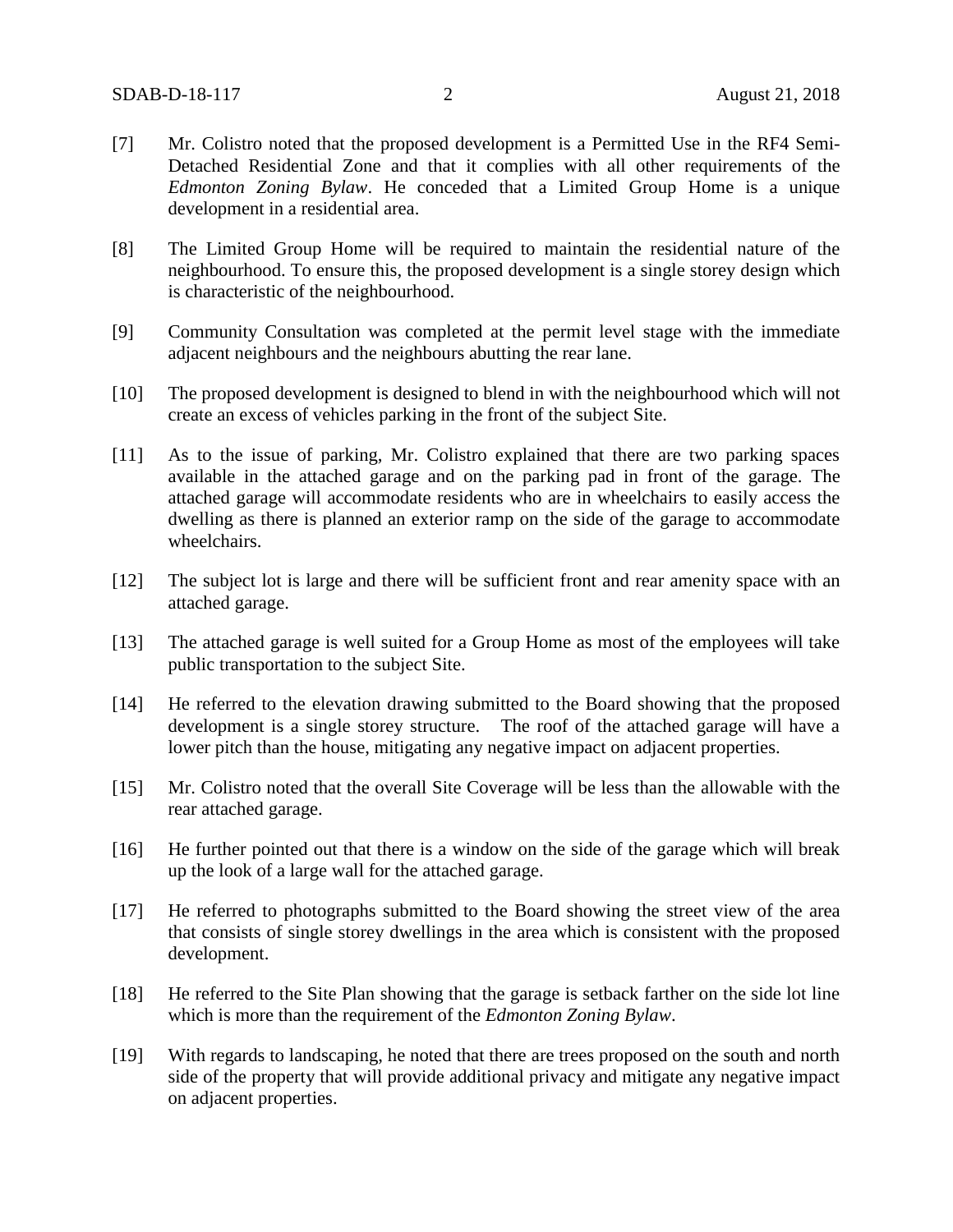- [20] He referred to photographs showing the area north of the subject Site that has mature vegetation on the property which will block the view of the proposed attached garage. The exiting hedge in the front of the property will also provide additional privacy.
- [21] The existing trees on the adjacent properties will have more of a sun shadowing effect on neighbouring properties than the proposed development will.
- [22] The proposed landscaping plan shows the location of the proposed trees which complies with the General Purpose of the *Edmonton Zoning Bylaw.*
- [23] He is agreeable to any landscaping conditions.
- [24] He referred to a Google map submitted to the Board showing that there are front and rear driveways.
- [25] With regard to the online response and the concerns of the neighbour across the rear lane it was Mr. Colistro's opinion that the rear attached garage will not negatively impact properties across the rear lane. The concerns centered on the Group Home itself and not the required variances.
- [26] In Mr. Colistro's opinion, Rear Setback variances are common to accommodate block face standards.
- [27] Mr. Colistro provided the following information in response to questions by the Board:
	- a) He could not confirm if the roots of the existing trees will become an issue with the gas line. However, this was not a concern outlined by the Development Officer.
	- b) His client is agreeable to the planting requirements as outlined in the Agenda.
	- c) There is sufficient Amenity Space in the front and rear of the subject Site. There will be a ramp on the side of the garage that leads to the Amenity Areas.
	- d) A patio will be developed at the rear of the property to accommodate Amenity Space.
	- *ii) Position of the Development Officer, Mr. Angeles*
- [28] The Development Authority did not appear at the hearing and the Board relied on Mr. Angeles' written submission.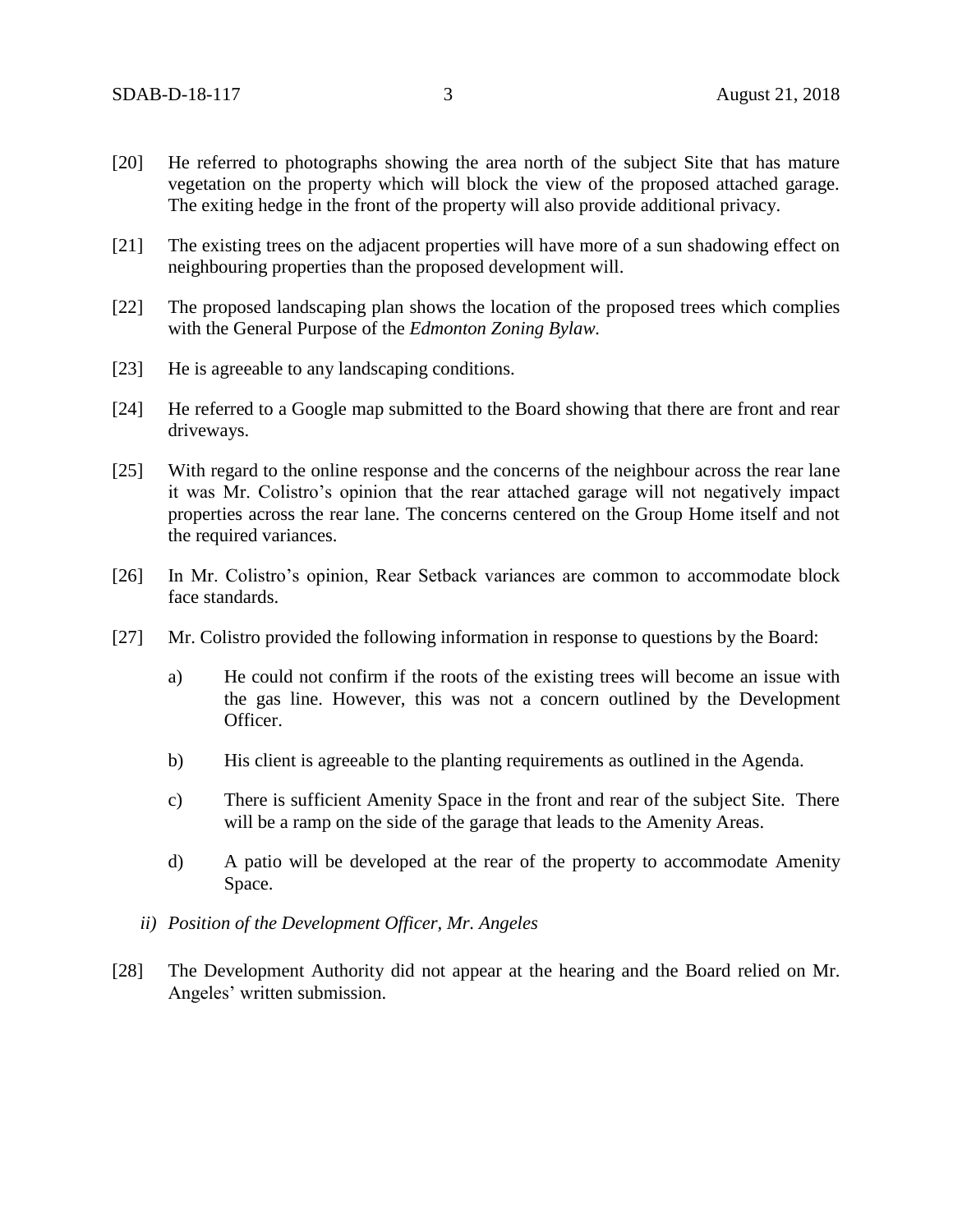### **Decision**

- [29] The appeal is **ALLOWED** and the decision of the Development Authority is **REVOKED**. The development is **GRANTED** as applied for to the Development Authority, subject to the following CONDITIONS:
	- 1. The Applicant must comply with the General Planting Requirements under Section 55.3(1)(c) of the *Edmonton Zoning Bylaw.*
	- 2. PRIOR TO THE RELEASE OF DRAWINGS FOR BUILDING PERMIT REVIEW, the applicant or property owner shall pay a Sanitary Sewer Trunk Charge fee of \$697.00. The SSTC charge is quoted at year 2018 rate. However, the final SSTC is based on the prevailing rate at the time the applicant/owner makes payment at the 2nd Floor, Edmonton Tower, 10111 104 Avenue NW, Edmonton AB T5J 0J4.
	- 3. The Development Permit Notification Sign must be posted on-site prior to any construction activity and within 14 days of approval.
	- 4. Minimum parking dimension shall be 2.6 metres x 5.5 metres for each vehicle. (Reference Section  $54.2(4)(a)(i)$ )
	- 5. The applicant must provide all billable quantities (landscaping) for completion of the landscape plan. It can be within the legend or other easily referenced form on the landscape plan. This includes (but is not limited to) site furniture, m2 of sod/planting bed construction/other surface area treatments, etc.
	- 6. Signs require separate Development Applications.
- [30] In granting the development the following variances to the *Edmonton Zoning Bylaw* are allowed:
	- 1. The minimum allowable Rear Setback of 40% Site Depth as per Section 814.3(4) is waived to allow 24.7% of Site Depth at this location.
	- 2. The requirement that Rear attached Garages shall not be allowed as per Section 814.3(19) is waived to allow a Rear attached Garage at this location.

### **Reasons for Decision**

- [31] The proposed development is a Permitted Use in the (RF4) Semi-Detached Residential Zone.
- [32] The proposed development has the necessary three on-site parking spaces, fulfilling the parking requirements set out in the *Edmonton Zoning Bylaw* as per Section 54.2 Schedule  $1(A)(6)$ .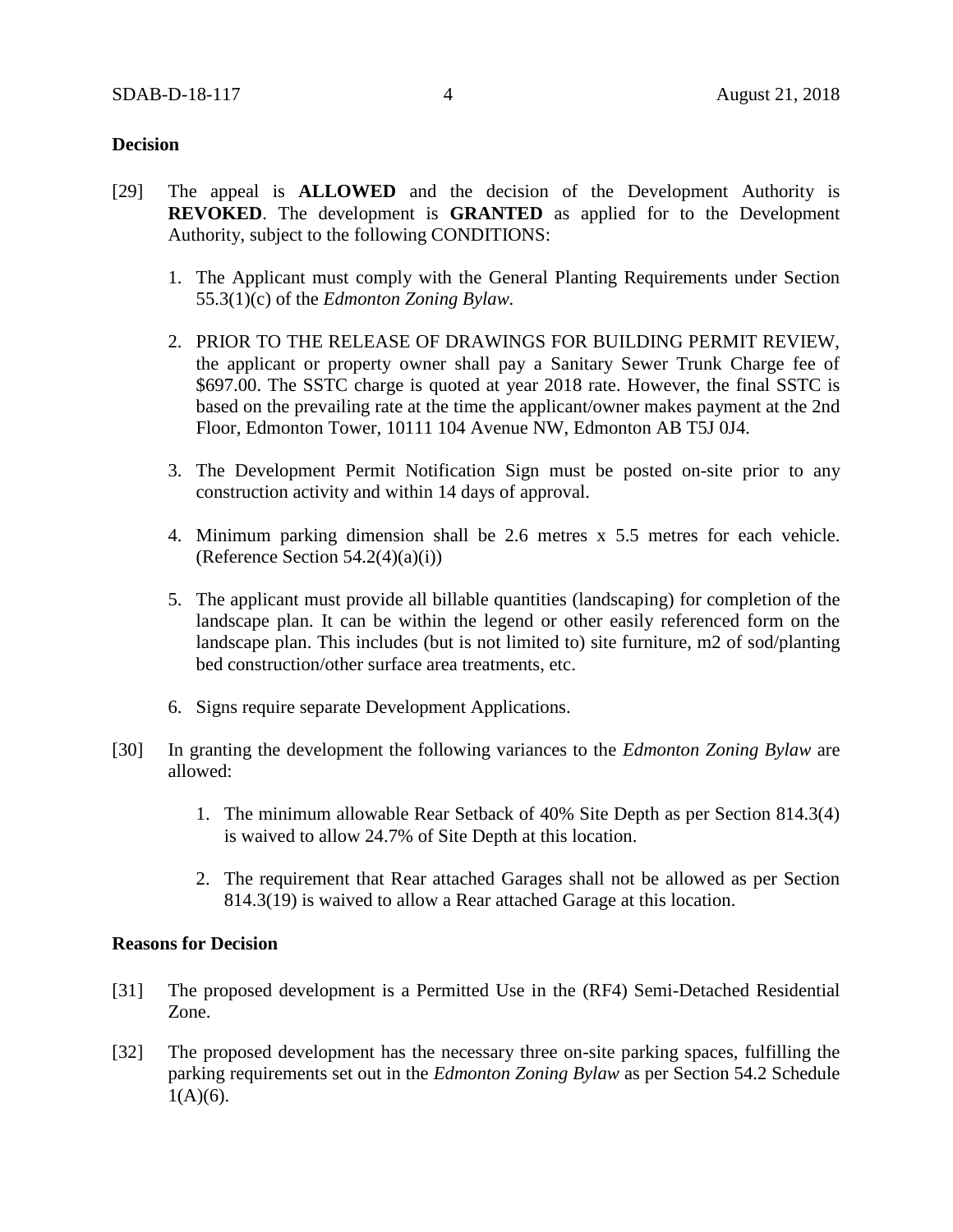- [33] The Board notes that one online submission of opposition for the development was provided voicing a concern over parking; however, as outlined the proposed development meets the requirements of the *Edmonton Zoning Bylaw*.
- [34] The Board accepts that community consultation was completed, and that no one appeared at the hearing in opposition to the proposed development.
- [35] The proposed development is a single storey development, and is characteristic of the neighbourhood.
- [36] The Board accepts the evidence provided that necessary steps have been taken to ensure a reduction in the massing effect on the north and south neighbouring properties, specifically window and shrubbery placement as well as the overall design of the roof line.
- [37] The Board heard evidence that the proposed development will not have any sun shadowing impact on the adjacent properties. What is more, the properties to the south and north have mature vegetation on those properties that already creates a sun shadowing effect.
- [38] In refusing the application, the Development Officer indicated that, pursuant to Section 50 of the *Edmonton Zoning Bylaw,* more information was required with respect to Landscaping. The Board is of the opinion that the information submitted regarding the Appellant's Landscaping plan, plus the condition the Board has placed with respect to Landscaping, will ensure that the objectives of Section 50 are fulfilled. The Board notes that the Appellant is agreeable to the Landscaping condition.
- [39] The Board accepts the evidence provided that a sufficient Amenity area will be provided for the future residents of the proposed development.
- [40] Based on the above, it is the opinion of the Board that the proposed development will not unduly interfere with the amenities of the neighbourhood nor materially interfere with or affect the use, enjoyment or value of neighbouring parcels of land.

RIG

Mr. B. Gibson, Presiding Officer Subdivision and Development Appeal Board

Board Members in Attendance: Mr. M. Young; Ms. E. Solez; Ms. K. Thind, Mr. A. Peterson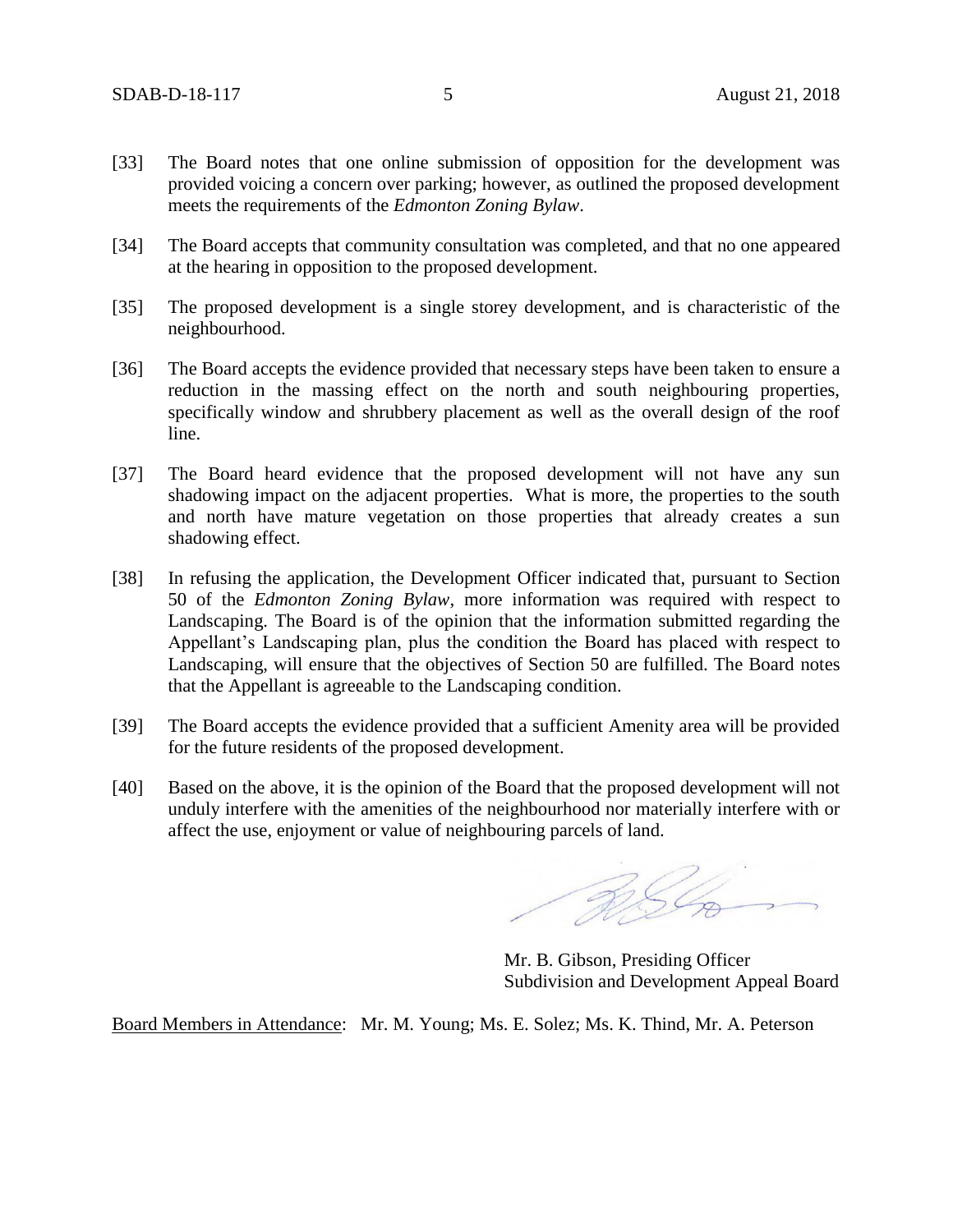### **Important Information for the Applicant/Appellant**

- 1. This is not a Building Permit. A Building Permit must be obtained separately from Development & Zoning Services, located on the 2nd Floor, Edmonton Tower, 10111 – 104 Avenue NW, Edmonton, AB T5J 0J4.
- 2. Obtaining a Development Permit does not relieve you from complying with:
	- a) the requirements of the *Edmonton Zoning Bylaw*, insofar as those requirements have not been relaxed or varied by a decision of the Subdivision and Development Appeal Board,
	- b) the requirements of the *Alberta Safety Codes Act*,
	- c) the *Alberta Regulation 204/207 – Safety Codes Act – Permit Regulation*,
	- d) the requirements of any other appropriate federal, provincial or municipal legislation,
	- e) the conditions of any caveat, covenant, easement or other instrument affecting a building or land.
- 3. When an application for a Development Permit has been approved by the Subdivision and Development Appeal Board, it shall not be valid unless and until any conditions of approval, save those of a continuing nature, have been fulfilled.
- 4. A Development Permit will expire in accordance to the provisions of Section 22 of the *Edmonton Zoning Bylaw, Bylaw 12800*, as amended.
- 5. This decision may be appealed to the Alberta Court of Appeal on a question of law or jurisdiction under Section 688 of the *Municipal Government Act*, RSA 2000, c M-26. If the Subdivision and Development Appeal Board is served with notice of an application for leave to appeal its decision, such notice shall operate to suspend the Development Permit.
- 6. When a decision on a Development Permit application has been rendered by the Subdivision and Development Appeal Board, the enforcement of that decision is carried out by Development & Zoning Services, located on the 2nd Floor, Edmonton Tower, 10111 – 104 Avenue NW, Edmonton, AB T5J 0J4.

*NOTE: The City of Edmonton does not conduct independent environmental checks of land within the City. If you are concerned about the stability of this property for any purpose, you should conduct your own tests and reviews. The City of Edmonton, when issuing a development permit, makes no representations and offers no warranties as to the suitability of the property for any purpose or as to the presence or absence of any environmental contaminants on the property.*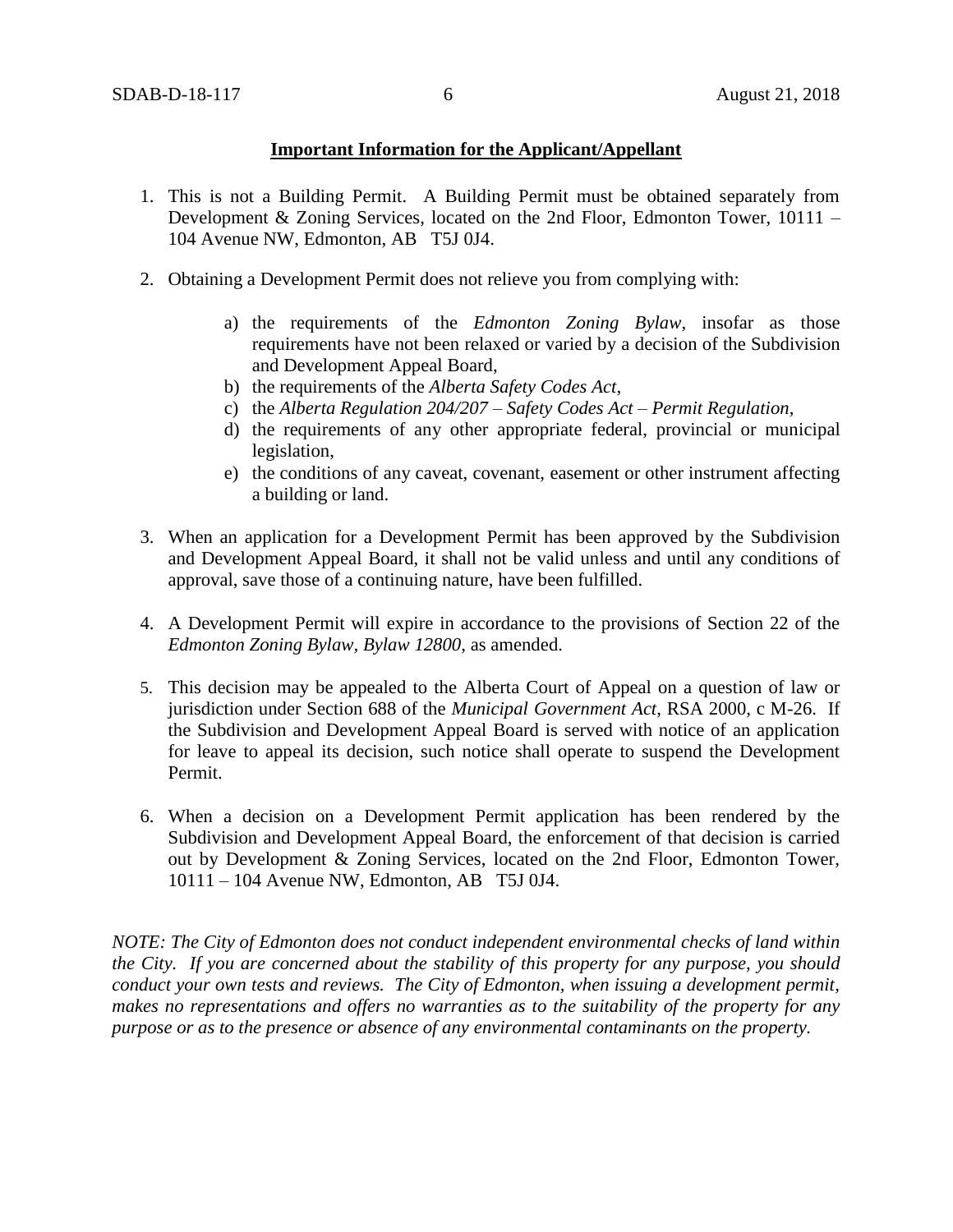

Date: August 17, 2018 Project Number: 274185671-001 File Number: SDAB-D-18-078

# **Notice of Decision**

# **May 31, 2018 Hearing**:

[1] Motion:

"That SDAB-D-18-078 be **TABLED** to June 14, 2018, at the written request of the Appellant."

- [2] Reasons for Decision:
	- 1. The Appellant was out of the country on the original scheduled hearing date.
	- 2. This is the first postponement request made by the Appellant.

### **June 14, 2018 Hearing**:

[3] Motion:

"That SDAB-D-18-078 be **TABLED** to August 8 or 9, 2018, at the verbal request of the Appellant."

- [4] Reasons for Decision:
	- 1. The Appellant asked that the hearing be postponed in order to retain legal counsel.

### **August 8, 2018 Hearing:**

[5] Motion:

"That SDAB-D-18-078 be raised from the table."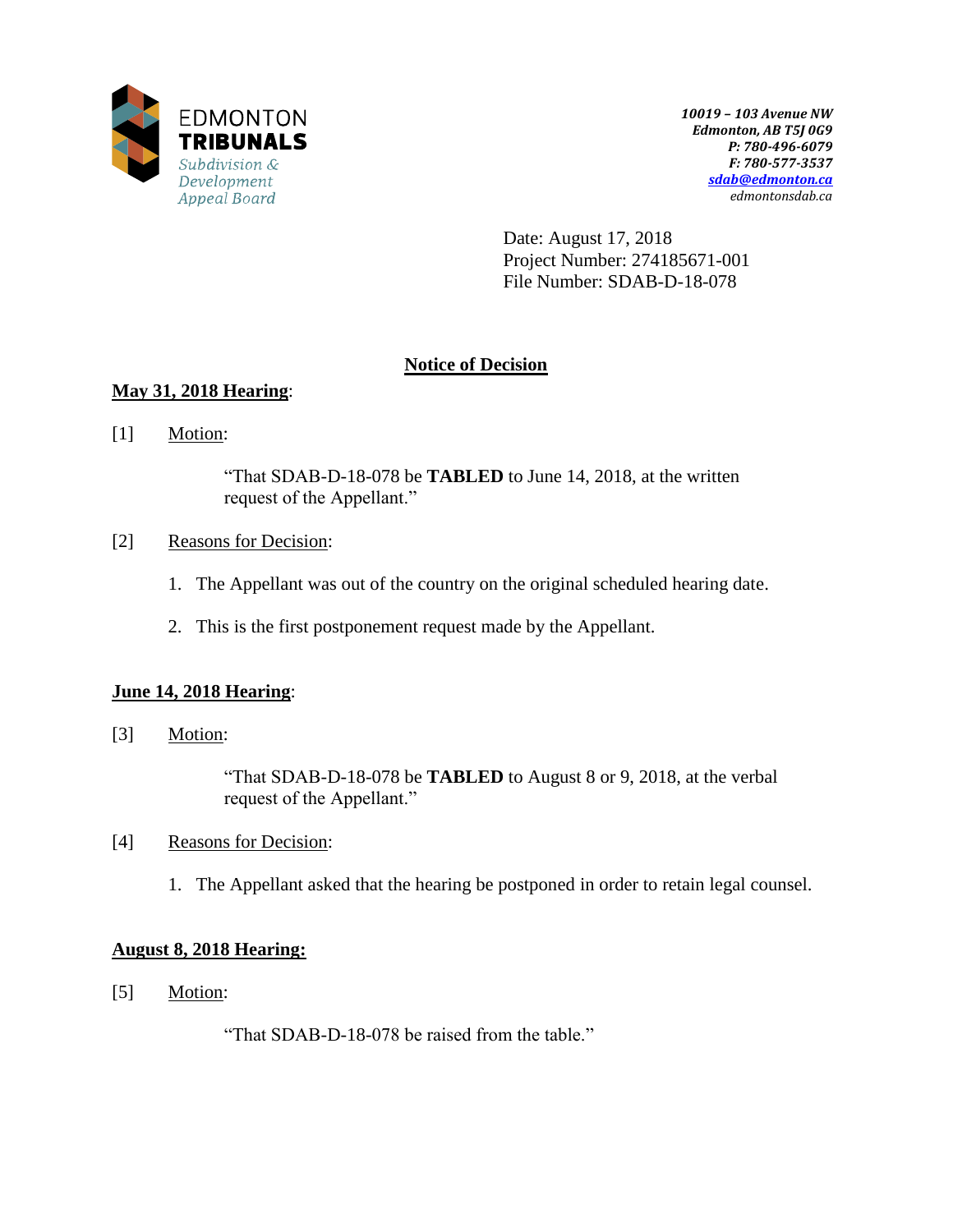[6] On August 8, 2018, the Subdivision and Development Appeal Board (the "Board") heard an appeal that was filed on **May 2, 2018**. The appeal concerned the decision of the Development Authority, issued on April 27, 2018, to refuse the following development:

### **Change use from Single Detached House to Lodging House (7 sleeping units).**

- [7] The subject property is on Plan I23A Blk 161 Lot 32, located at 11003 85 Avenue NW, within the DC1 (Garneau Area Redevelopment Plan) Direct Development Control Provision. The Garneau Area Redevelopment Plan applies to the subject property.
- [8] The following documents were received prior to the hearing and form part of the record:
	- A copy of the Development Permit application with attachments, proposed plans, and the refused Development Permit;
	- The Development Officer's written submission; and
	- On-line responses.

### **Preliminary Matters**

- [9] At the outset of the appeal hearing, the Presiding Officer noted that the Appellant was not in attendance. The Meeting Coordinator attempted to contact the Appellant by telephone without success. It was noted that the appeal hearing had been tabled on two previous occasions at the request of the Appellant. Therefore, the Board decided to proceed with the hearing based on the written submission of the Appellant that was provided when the appeal was filed on May 2, 2018.
- [10] The appeal was filed on time, in accordance with section 686 of the *Municipal Government Act*, RSA 2000, c M-26.

### **Summary of Hearing**

- *i) Position of the Appellant, Ms. S. Hawkins, representing Parley Consulting from the written reasons for appeal submitted on May 2, 2018:*
- [11] The Board read the submission of the Appellant which stated:

This permit was declined due to the fact that there were 7 bedrooms in the house rather than 4 (as it was explained afterward to me not at the time of the application). Due to the size of the house and the large footprint of the house, I am asking for an exception to this ruling. There is plenty of square footage to accommodate the request. Four rooms are above ground and three are in the basement. I do not fully understand this as I was originally told 8 would be permitted for this house or I may not have applied in the first place. I depend on the city of provide accurate information at one of the three previous meetings I had with the city before submitting the application.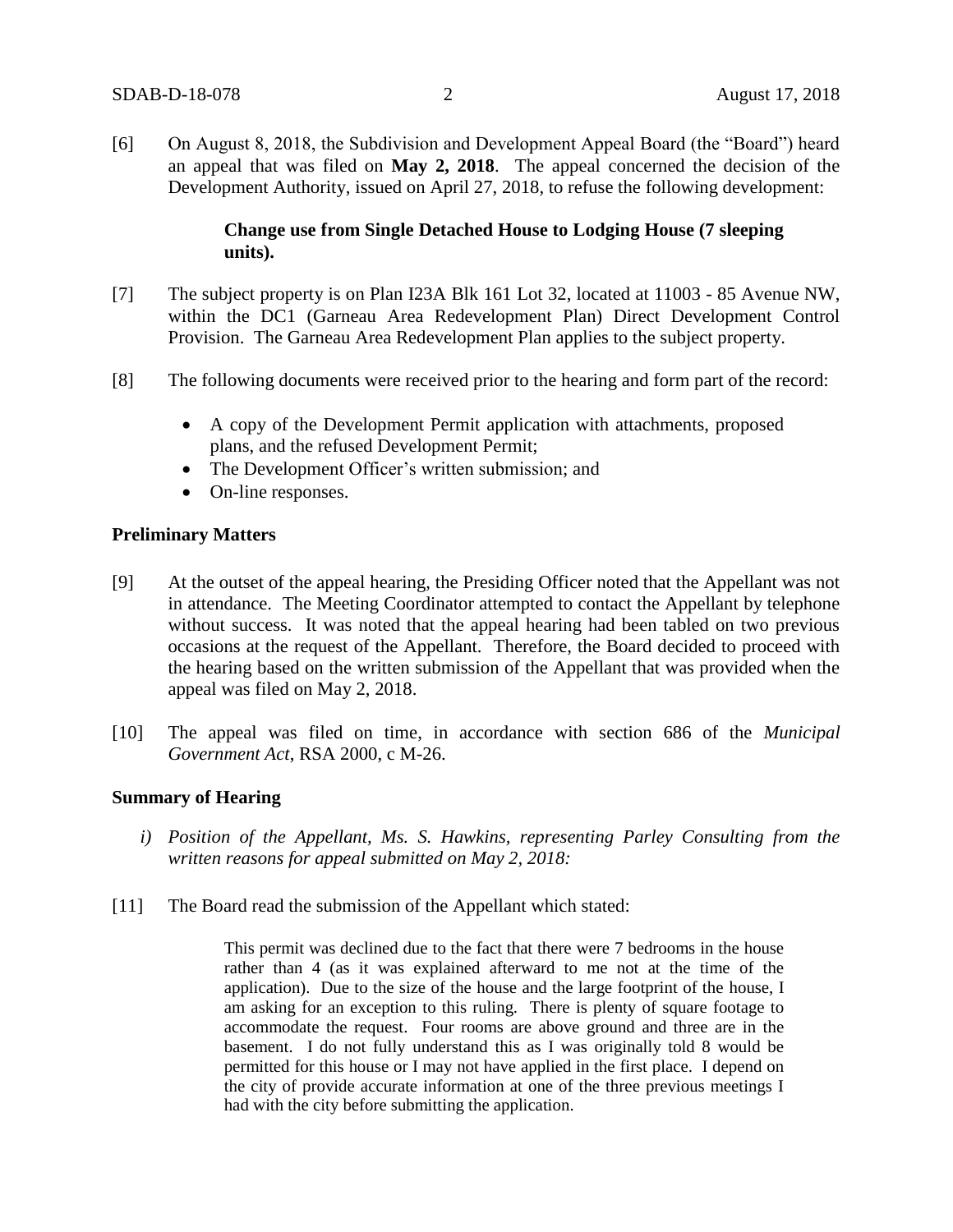This application will not affect the neighbourhood in any negative way nor will it change anything structurally to the house. It is truly the fairest single best use for this home.

- *ii) Position of the Development Officer, Mr. B. Langille:*
- [12] Mr. Langille did not attend the hearing but provided a written submission that was considered by the Board.

#### **Decision**

[13] The appeal is **DENIED** and the decision of the Development Authority is **CONFIRMED**. The development is **REFUSED**.

#### **Reasons for Decision**

[14] Section 685(4)(b) of the *Municipal Government Act* states:

Despite subsections  $(1)$ ,  $(2)$ , and  $(3)$ , if a decision with respect to a development permit application in respect of a direct control district

(b) is made by a development authority, the appeal is limited to whether the development authority followed the directions of council, and if the subdivision and development appeal board finds that the development authority did not follow the directions it may, in accordance with the directions, substitute its decision for the development authority's decision.

- [15] Pursuant to section 3(12) of the DC1 (Garneau Area Redevelopment Plan) Direct Development Control Provision (the "DC1"), a Boarding and Lodging House is a listed Use.
- [16] Section 4 of the DC1 provides the following with respect to Development Criteria per section 710.4(2) of the Land Use Bylaw states:

Development Criteria

The following development criteria shall apply to developments within this District pursuant to Section 710.4 of the Land Use Bylaw.

- 1) The General Regulations and Special Land Use Provisions of the Land Use Bylaw.
- 2) The development regulations of the RF3 (Low Density Redevelopment) District, provided that the Development Officer may relax these regulations for individual applications, where such relaxations would assist in the achievement of the development criteria in Clauses 3, 4 and 5 below.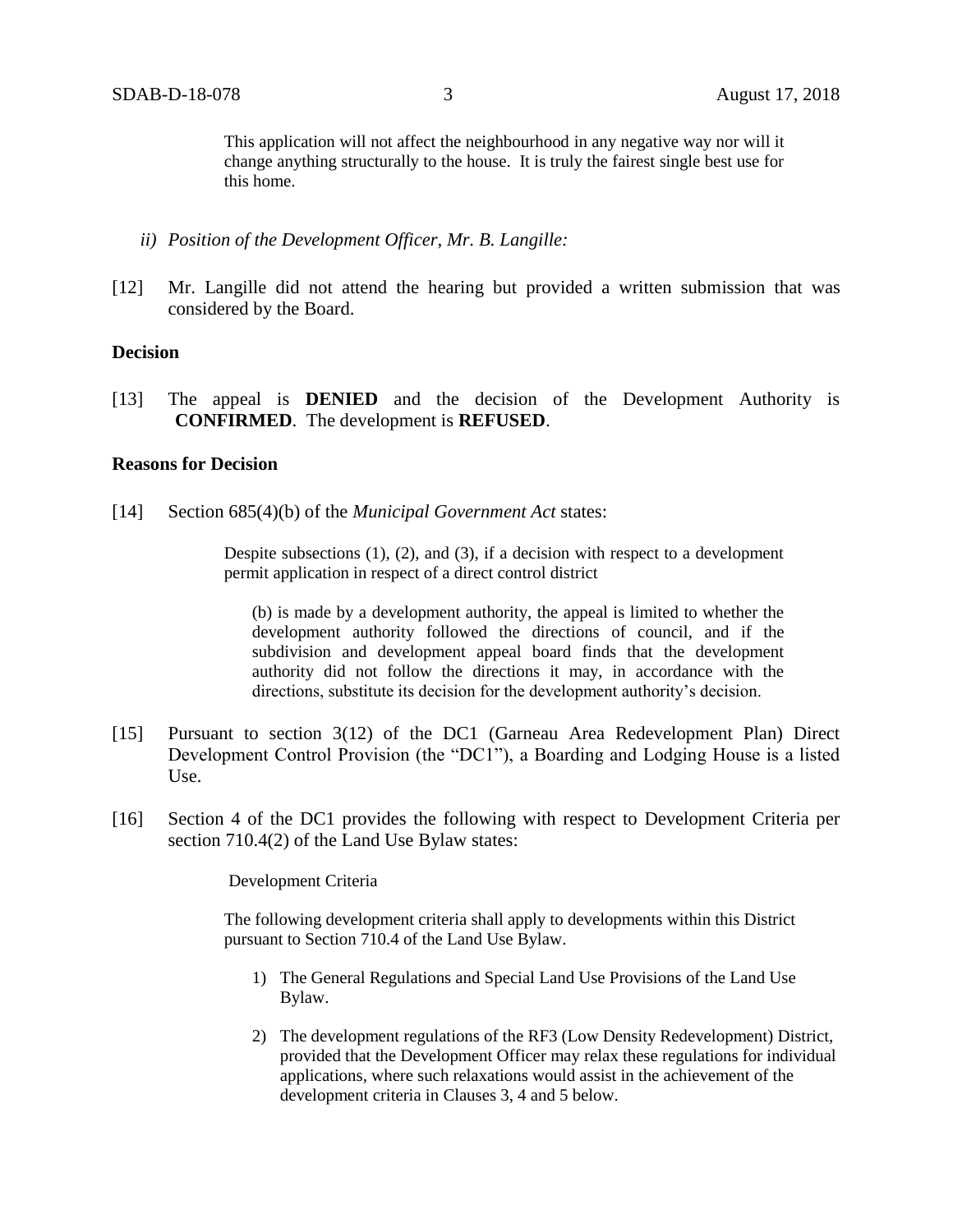- 3) New developments or additions to existing buildings shall be compatible with the scale, massing and siting of adjacent buildings along the same street frontage.
- 4) The rehabilitation and renovation of existing buildings shall retain the original details of rooflines, doors and windows, trim, exterior finishing materials and similar architectural features to the greatest extent practical.
- 5) The design and appearance of new developments shall incorporate building details and finishing materials which are common to the domestic architecture of the turn of the century and early 1920's detached housing in the area.
- 6) Existing trees and vegetation shall be retained wherever possible and where removal for new construction is required, mature trees shall be planted to maintain the appearance of the streetscape.
- [17] Section 140.4(25) of the (RF3) Small Scale Infill Development Zone states, for Lodging Houses:
	- a) No more than four Sleeping Units may be developed, whether or not in combination with a dwelling;
	- b) The minimum Site area shall be 360 square metres in all cases and the Site area shall be comprised of the aggregate of 200 square metres for each Sleeping Unit, or for each of the Dwelling and each Sleeping Unit when they are in combination; and
	- c) The Development Officer shall exercise discretion with respect to the number of Sleeping Units developed, having regard to the character and density of existing Residential Units.
- [18] The proposed development is for a seven Sleeping Unit Lodging House (rather than the four allowed by section 140.4(25)(a)) with a Site area of 619.92 square metres (rather than the 1400 square metres required by section 140.4(25)(b)). In her reasons for appeal, the Appellant noted that the proposed development would not change the House structurally.
- [19] Section 140.4(25)(c) gives the Development Officer a general discretion with respect to varying the number of Sleeping Units having regard to the character and density of existing Residential Units. However, section 4(2) of the DC1 contains a specific variance power allowing the Development Officer to relax these regulations only where such relaxations would assist in the achievement of the development criteria in Clauses 3, 4 and 5 of section 4.
- [20] It is the specific variance power in section 4(2) that the Development Officer considered when determining how to implement the directions of Council. The Board agrees that this is the correct variance power to use when deciding whether to grant variances for developments in the DC1.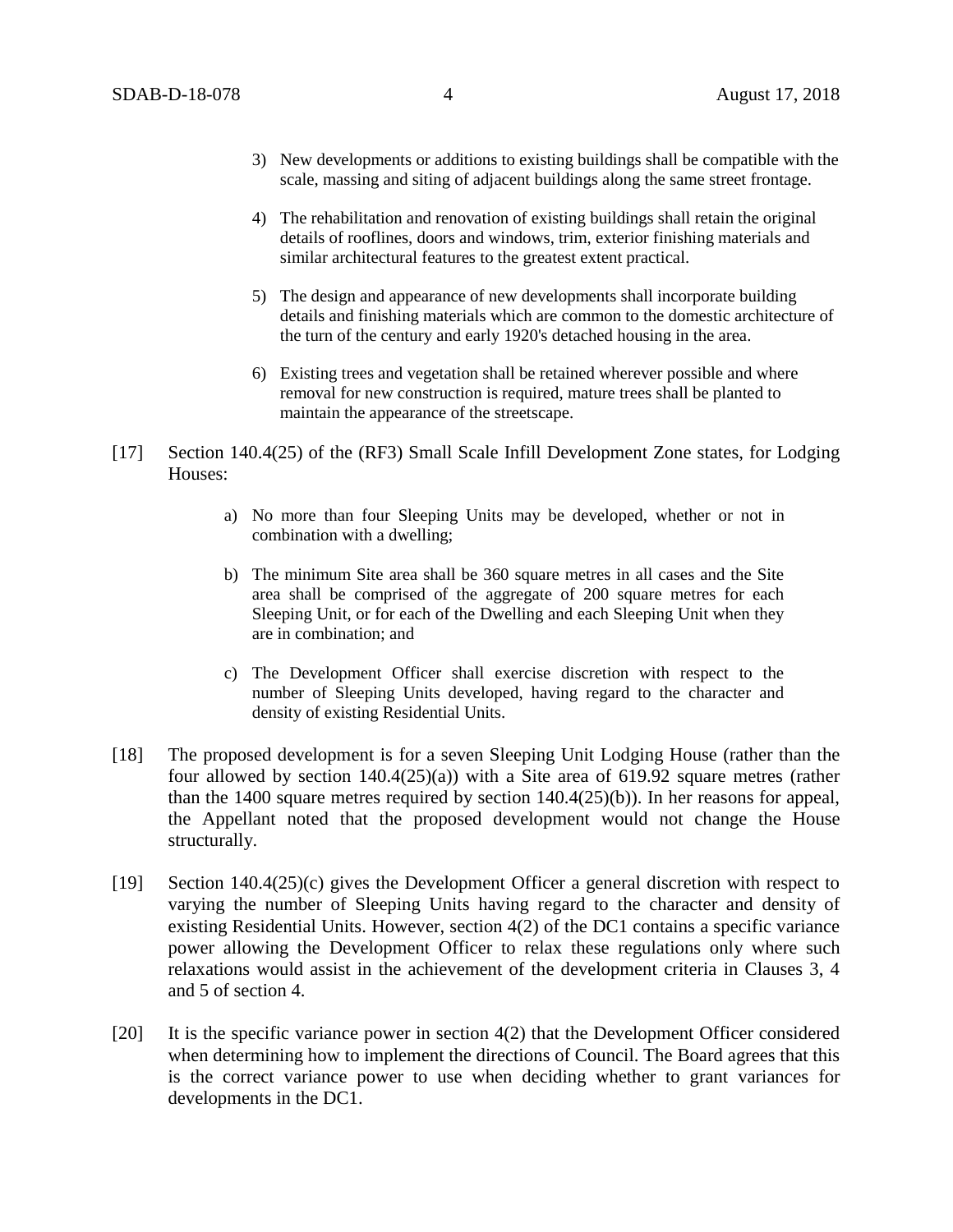- [21] The Development Officer noted that Clauses 3, 4 and 5 deal with maintaining a built form that is consistent with other buildings in the neighbourhood. He concluded that the required variances did nothing that would assist in the development criteria in those clauses, rather they related to an intensification of development. Accordingly, he declined to grant the variances. The Board agrees with the Development Officer's rationale. The Board also notes that the Appellant stated in her reasons for appeal that the proposed development would not result in any structural changes, which confirms that the built form would not change.
- [22] The Board also notes that the Appellant did not appear at the hearing and failed to provide any evidence in its written submission regarding how the Development Officer failed to follow the directions of Council by not granting the required variances and refusing this development permit application.
- [23] Based on the above, the Board concludes that the Development Officer followed the directions of Council and that it does not have the authority to interfere with his decision to refuse to issue a development permit.

ASL

Mr. B. Gibson, Presiding Officer Subdivision and Development Appeal Board

Board Members in Attendance: Mr. M. Young, Ms. E. Solez; Ms. K. Thind, Mr. A. Peterson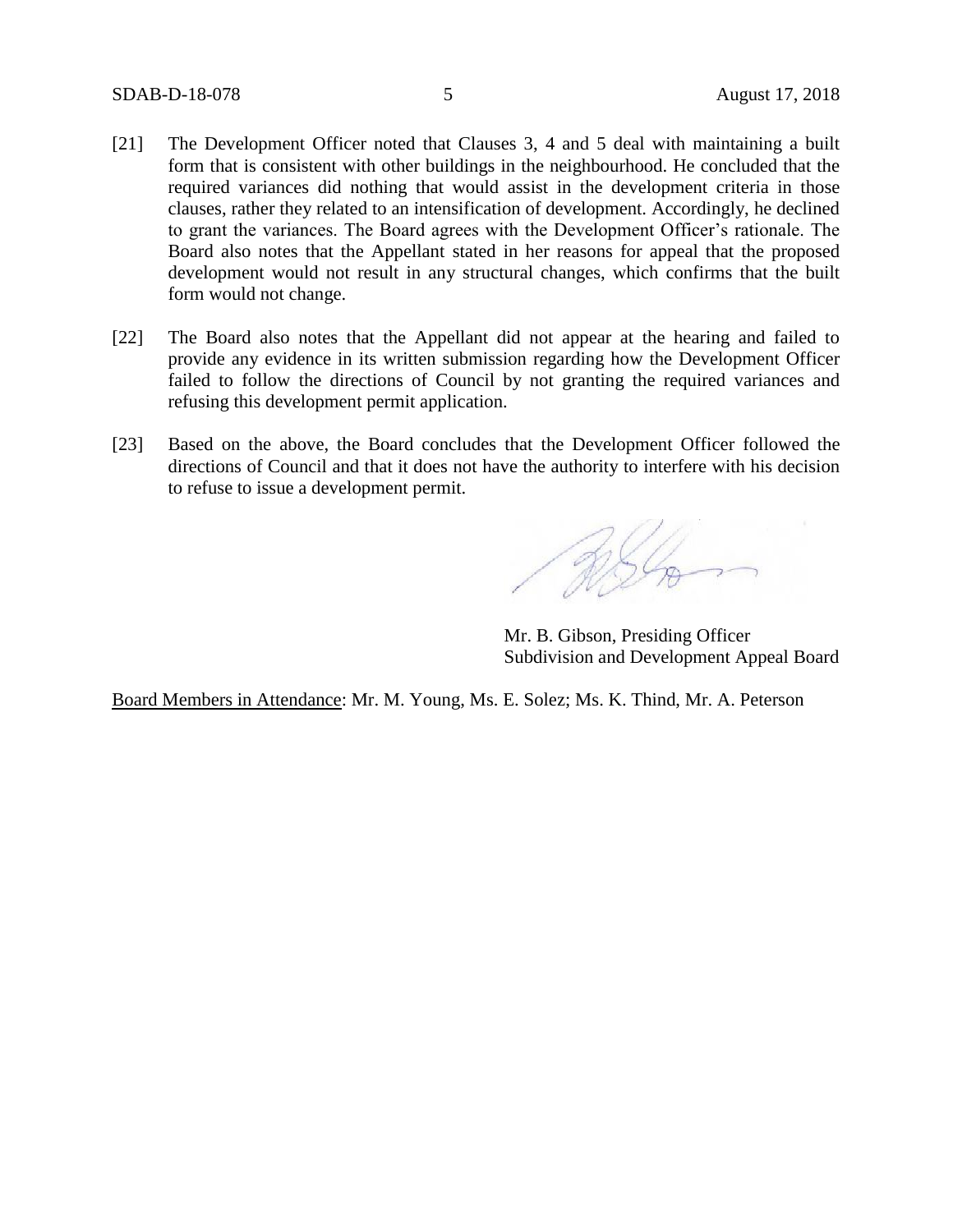# **Important Information for the Applicant/Appellant**

- 1. This decision may be appealed to the Alberta Court of Appeal on a question of law or jurisdiction under section 688 of the *Municipal Government Act*, RSA 2000, c M-26.
- 2. When a decision on a Development Permit application has been rendered by the Subdivision and Development Appeal Board, the enforcement of that decision is carried out by the Sustainable Development Department, located on the 2nd Floor, Edmonton Tower, 10111 – 104 Avenue NW, Edmonton, AB T5J 0J4.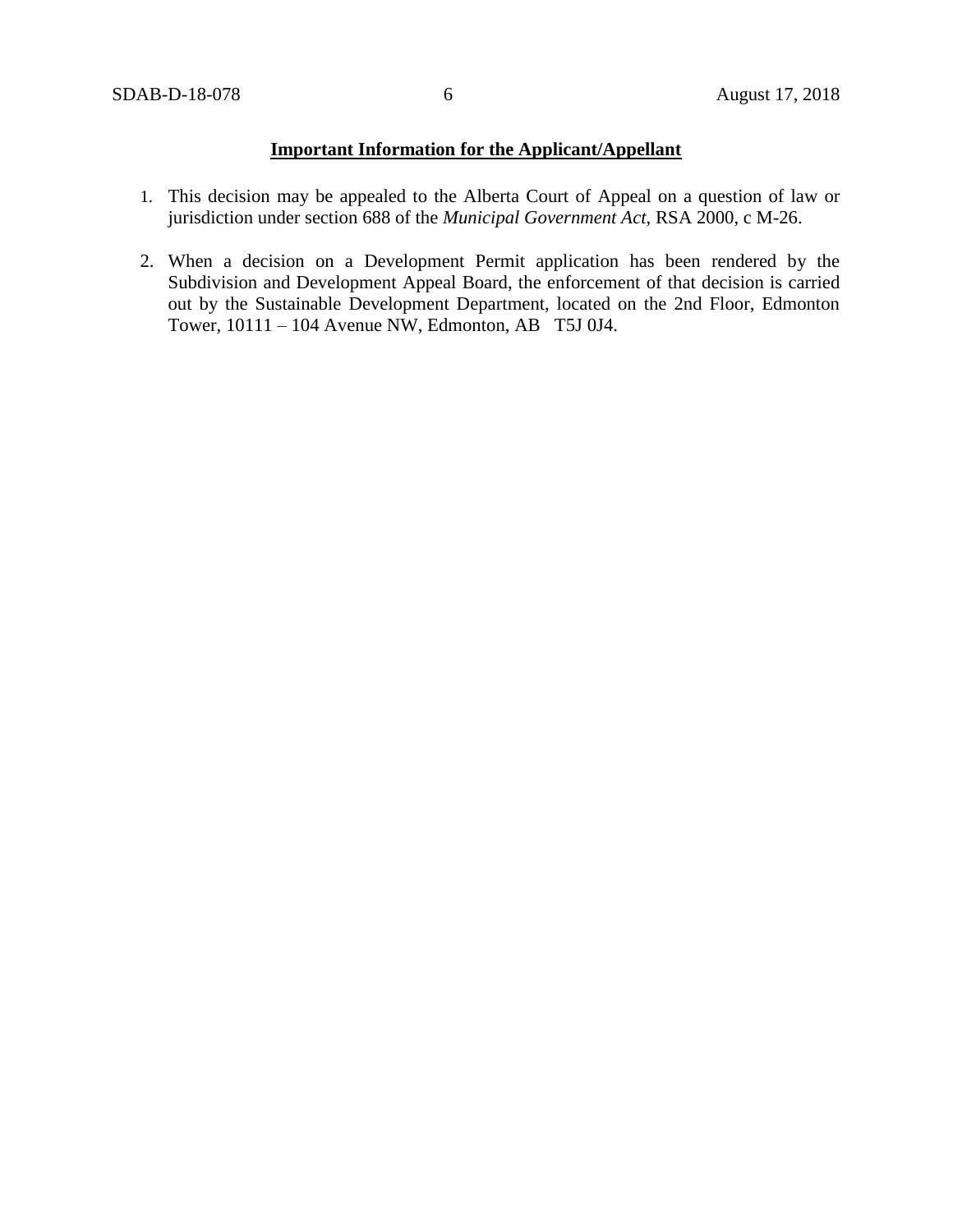

Date: August 17, 2018 Project Number: 142981618-005 File Number: SDAB-D-18-118

# **Notice of Decision**

[1] On August 8, 2018, the Subdivision and Development Appeal Board (the "Board") heard an appeal that was filed on **July 16, 2018**. The appeal concerned the decision of the Development Authority, issued on June 25, 2018, to approve the following development:

> **Construct a side, rear and front uncovered deck (rear deck is irregular shape, 9.5 metres by 6.7 metres, attached front and side deck is irregular shape, 18.5 metres long) with a maximum Height of 1.2 metres above the ground, with Privacy Screening (1.82 metres tall above the deck floor), pergola (Pergola is irregular shape, 5.9 metres by 3.1 metre) and over height gate in the west side yard, and to install a Hot Tub, existing without permits.**

- [2] The subject property is on Plan 0223933 Blk 162 Lot 1, located at 976 Hollingsworth Bend NW, within the (RF1) Single Detached Residential Zone. The Hodgson Neighbourhood Structure Plan applies to the subject property.
- [3] The following documents were received prior to the hearing and form part of the record:
	- A copy of the Development Permit application with attachments, proposed plans, and the approved Development Permit; and
	- The Development Officer's written submission.
- [4] The following exhibits were presented during the hearing and form part of the record:
	- Exhibit A Written submission and signatures of support from the Appellant;
	- Exhibit B Photographs submitted by the Appellant, stamped Exhibit B1-B-20;
	- $\bullet$  Exhibit C City of Edmonton photographs submitted by the Appellant, stamped C1, C2 and C3;
	- Exhibit D Diagram showing the location of the required variances submitted by the Development Officer;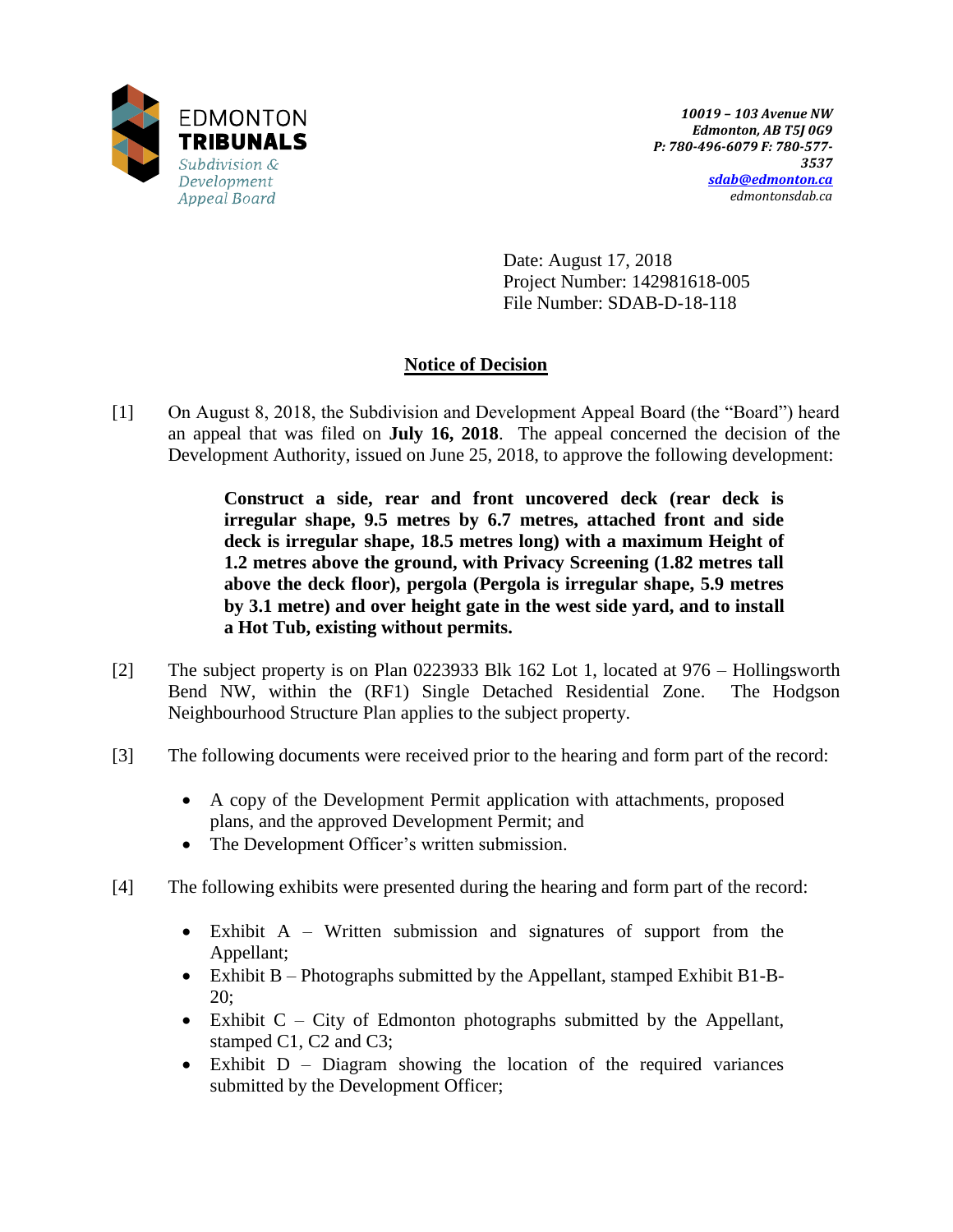- Exhibit  $E Plot$  Plan showing the location of the Utility Right of Way submitted by the Development Officer;
- Exhibit  $F Cross$  section diagram illustrating the approved and permitted Platform Structure and Privacy Screening submitted by the Development Officer;
- Exhibit  $G$  Photographs submitted by the Respondent, stamped  $G1$  and  $G2$ ; and
- $\bullet$  Exhibit H Photographs of existing pergolas submitted by the Respondent, stamped H1 to H6.

#### **Preliminary Matters**

- [5] At the outset of the appeal hearing, the Presiding Officer confirmed with the parties in attendance that there was no opposition to the composition of the panel.
- [6] The Presiding Officer outlined how the hearing would be conducted, including the order of appearance of parties, and no opposition was noted.
- [7] The appeal was filed on time, in accordance with section 686 of the *Municipal Government Act*, RSA 2000, c M-26.

#### **Summary of Hearing**

- *i) Position of the Appellant, Ms. E. Tack:*
- [8] The existing development and the required variances as well as their reasons for filing an appeal were discussed with several other neighbours. A petition containing the signatures of three neighbours who support the appeal is contained in the written submission (*Exhibit A*). She and her neighbours are concerned about the number of variances that are required for the existing structures.
- [9] The first variance is for a deficiency in the required setback for a 1.5 metre portion of the side uncovered deck to the (east) side property line shared with her property. The minimum required setback of 0.6 metres and a variance to allow no setback was granted, a variance of 100 percent.
- [10] The second variance is a 58 percent increase to section 44.3(b) of the *Edmonton Zoning Bylaw* (the *Bylaw*); the minimum required setback from the rear uncovered deck to the (south) rear property line.
- [11] The third variance is a 12 percent variance to section  $49.1(d)(ii)$  for the maximum allowable height of the gate that is located in the side yard abutting her property.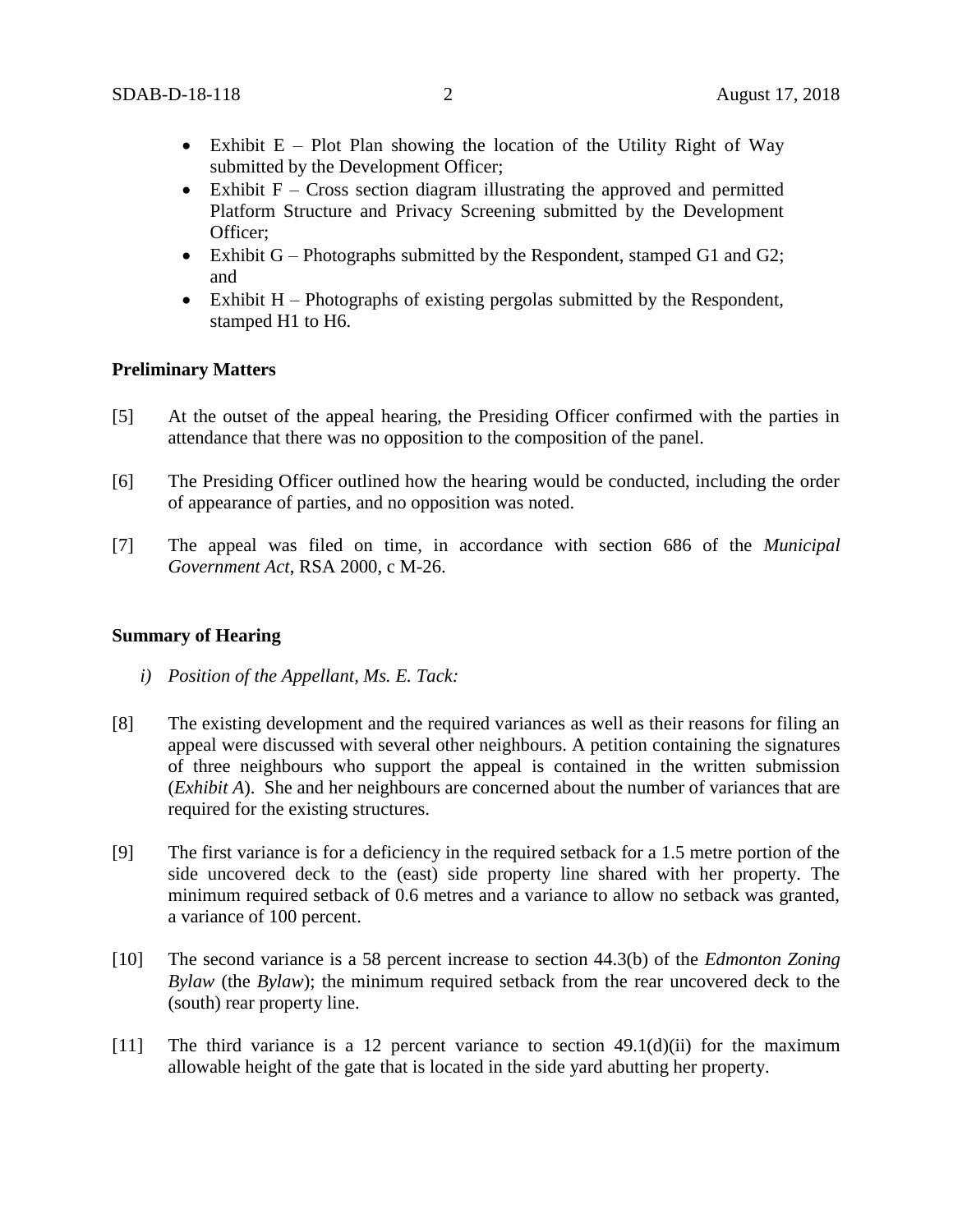- [12] The fourth and fifth variances are 52 percent variances to section 49.2(c), an excess in the maximum allowable height of the privacy screen.
- [13] The sixth variance is a 33 percent variance to section 50(3)(5)(b) to allow a deficiency in the minimum required setback of the pergola from the (east) side property line.
- [14] The seventh variance is a 44 percent variance to section  $50(3)(5)(c)$ , a deficiency in the minimum required setback between the pergola and the principal building.
- [15] The magnitude of the required variances is significant. This matter has been ongoing since 2013 when the first structures were built on the subject site with no permit. She and her neighbours cannot understand why Bylaw Enforcement has never enforced the development regulations over the past five years.
- [16] Three previous development permit applications were refused by Development & Zoning Services. She questioned what had changed and why this development permit application was approved.
- [17] Ms. Tack noted that the Development Officer stated in his written submission that it was the opinion of the Development Officer that each individual variance required for the privacy screen, upper and lower decks, pergola and gate do not unduly interfere with the amenities of the neighbourhood or materially interfere with or affect the use, enjoyment or value of neighbouring properties. This opinion is the complete opposite from the three previous decisions for similar development permit applications when the development was refused because it was the opinion of the Development Officer that these structures would unduly interfere with the amenities of the neighbourhood and materially interfere with an affect the use, enjoyment and value of neighbouring properties. She questioned why their opinion has suddenly changed when nothing has changed significantly on the subject site.
- [18] A series of photographs were referenced to illustrate the impact that the structures have had on their view of the wetlands located southwest of their house from the kitchen window located at the rear of the house. She acknowledged that the view was not perfect before development occurred on the subject site but it is much more limited now.
- [19] Her mother lives with her and because of some health concerns is not able to walk in the ravine. She was able to sit in the breakfast nook and have a view of the wetlands before that view was obstructed by the structures on her neighbour's property.
- [20] A photograph was referenced to illustrate that a wooden walkway has been built to the (east) property line. She questioned the necessity of the walkway and is concerned about a potential fire hazard. Several calls have been made to the City regarding this matter but no one has ever addressed her concerns.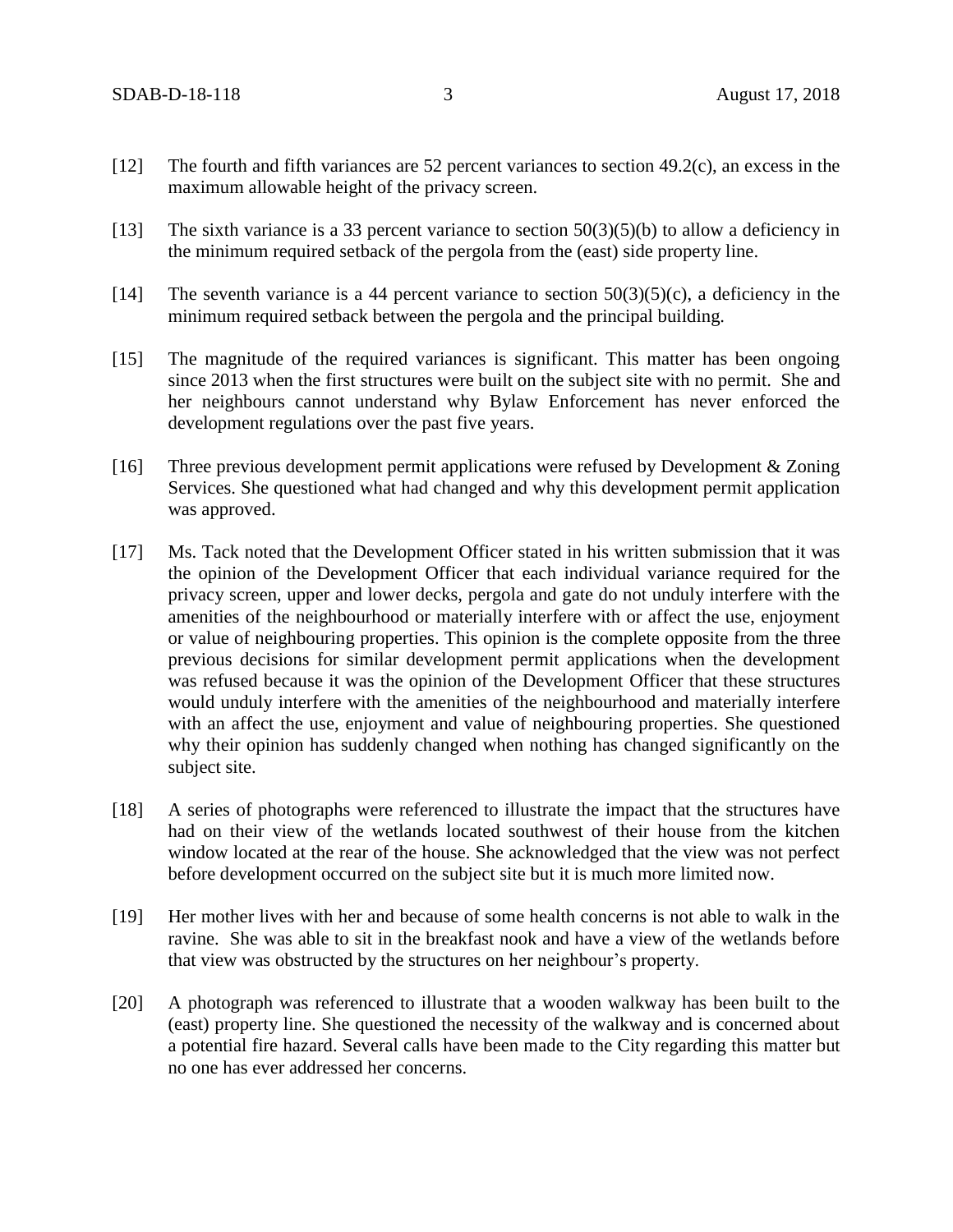- [21] A photograph of existing foundational posts was referenced to support her contention that the platform structure is not located 0.6 metres from the (east) property line.
- [22] In response to a question from the Board, Ms. Tack confirmed that there are only two small windows located on the side of her house that overlook the subject site.
- [23] Photographs of the existing over-height gate were referenced. It was her opinion that the gate is highly irregular and not characteristic of the neighbourhood. The height is not aesthetically pleasing and will negatively impact the value of her property. It was her opinion that the over height gate has rendered her gate inoperable but this has not been confirmed by Bylaw Enforcement. A photograph of the existing gates on the west of her side yard and her neighbour was referenced to illustrate that it is the same height as the gate on her (east) side yard and this height is characteristic of the neighbourhood.
- [24] A photograph of the pergola, privacy screen and deck from the window in the breakfast nook was referenced to illustrate that these structures block the view from the rear of her house and reduce sunlight penetration into her garden. Another photograph was referenced to illustrate that the pergola is visible from the front street. It was her opinion that the view of the privacy screen and pergola from her property is intrusive.
- [25] Photographs obtained from the City were referenced to illustrate that water flows from the subject site under the fence onto her property because of the grading of the subject site.
- [26] An aerial photograph of her property and the subject property was referenced to illustrate that the pergola encroaches into her side yard.
- [27] This situation has been ongoing for the past five years and has prevented the use and enjoyment of their rear yard in addition to lowering the value of their property.
- [28] The initial development included the deck, hot tub and pergola. When problems began to arise and they became aware that permits had not been obtained, Ms. Tack was assured by the City that the development regulations would be enforced. The Respondent was advised by the City to stop construction but they proceeded to continue to build structures without the required permits. Now that all of the structures have been completed, seeking an approval of a development permit with numerous significant variances is unjust.
- [29] Ms. Tack provided the following information in response to questions from the Board:
	- a) She did not speak to the neighbour who resides south of the subject site because they provided support to the Respondent.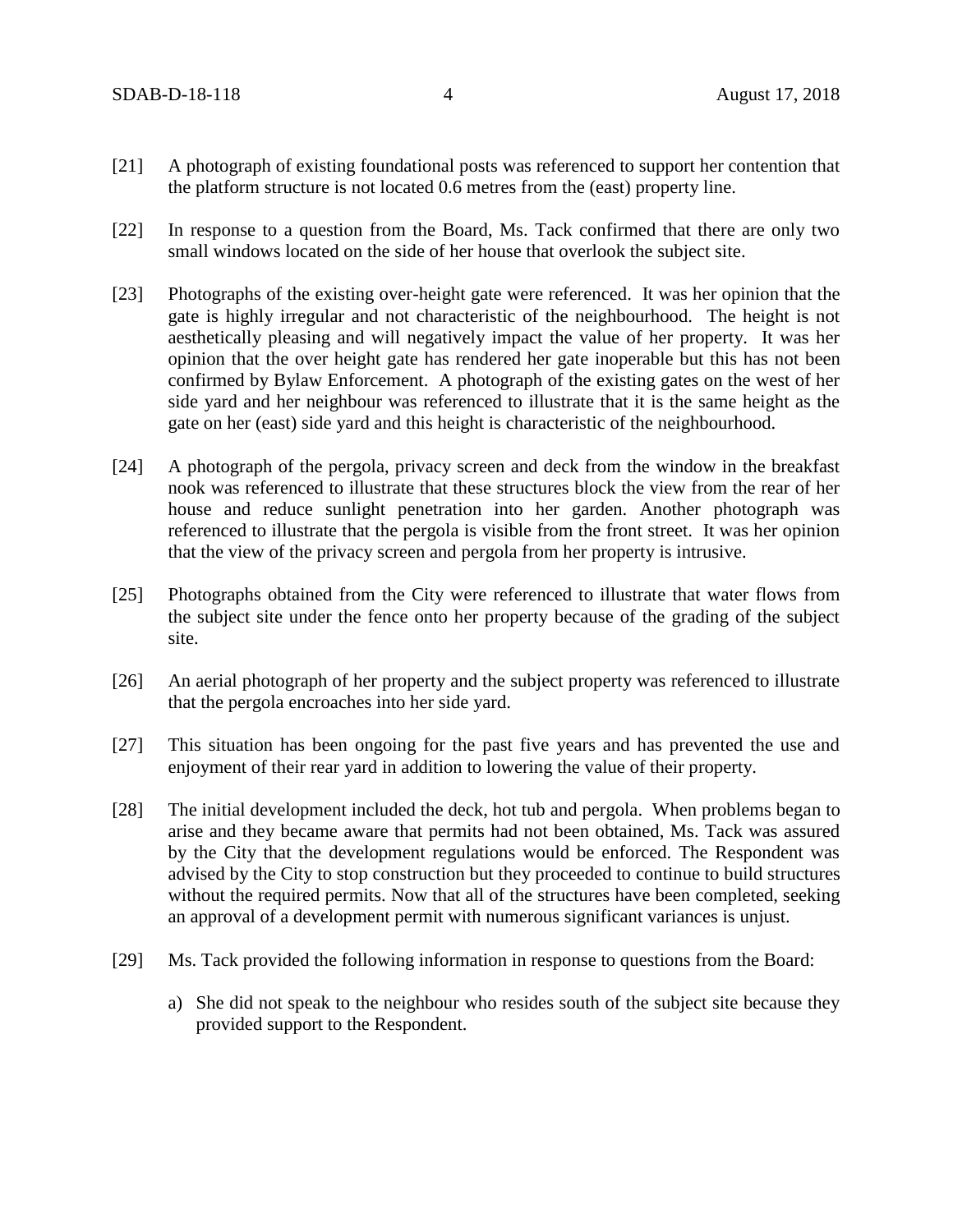- b) She acknowledged that the maximum height of a privacy screen per the *Bylaw* is only slightly lower than what currently exists but it would still have an impact on the view and the use, enjoyment and value of her property and she would still be opposed to the development.
- c) A house with a deck existed on the subject site when she purchased her property.
- d) If the privacy screen was 1.2 metres high instead of 1.8 metres high she would have a partial view of the wetlands to the south.
- e) A professional opinion has not been sought regarding the impact of the development on the value of her property.
- *ii) Position of the Development Officer, Mr. B. Liang:*
- [30] Three previous applications for this development have been made and it has existed without permits since the first application. The first application was for an uncovered deck with an attached pergola and hot tub. It was refused by the Development Authority in November 2013 and by the Subdivision and Development Appeal Board in December 2013. The second application was refused by the Development Authority in February 2015. The third application introduced a privacy screen, an elevated walkway and the gate. This application was refused in August 2016 and on appeal the Subdivision and Development Appeal Board determined that the appeal was filed late. This is the fourth application and no modifications have been made since the third application.
- [31] A diagram illustrating the location of the requested variances was submitted and marked *Exhibit D*.
- [32] The deck requires a variance for the projection of the rear uncovered deck to the rear property line. The rear yard of the subject site backs onto the side yard of the neighbour to the south. There are no windows on that portion of the house and there is no amenity space in that portion of the lot. The owner of the abutting property to the south has provided written support for the proposed development. The height of the deck lowers to 0.7 metres which reduces any overlook concerns into the Appellant's property. There is no discernible impact of the rear setback variance on the street, as the deck is constructed of high quality materials and has a high standard of design.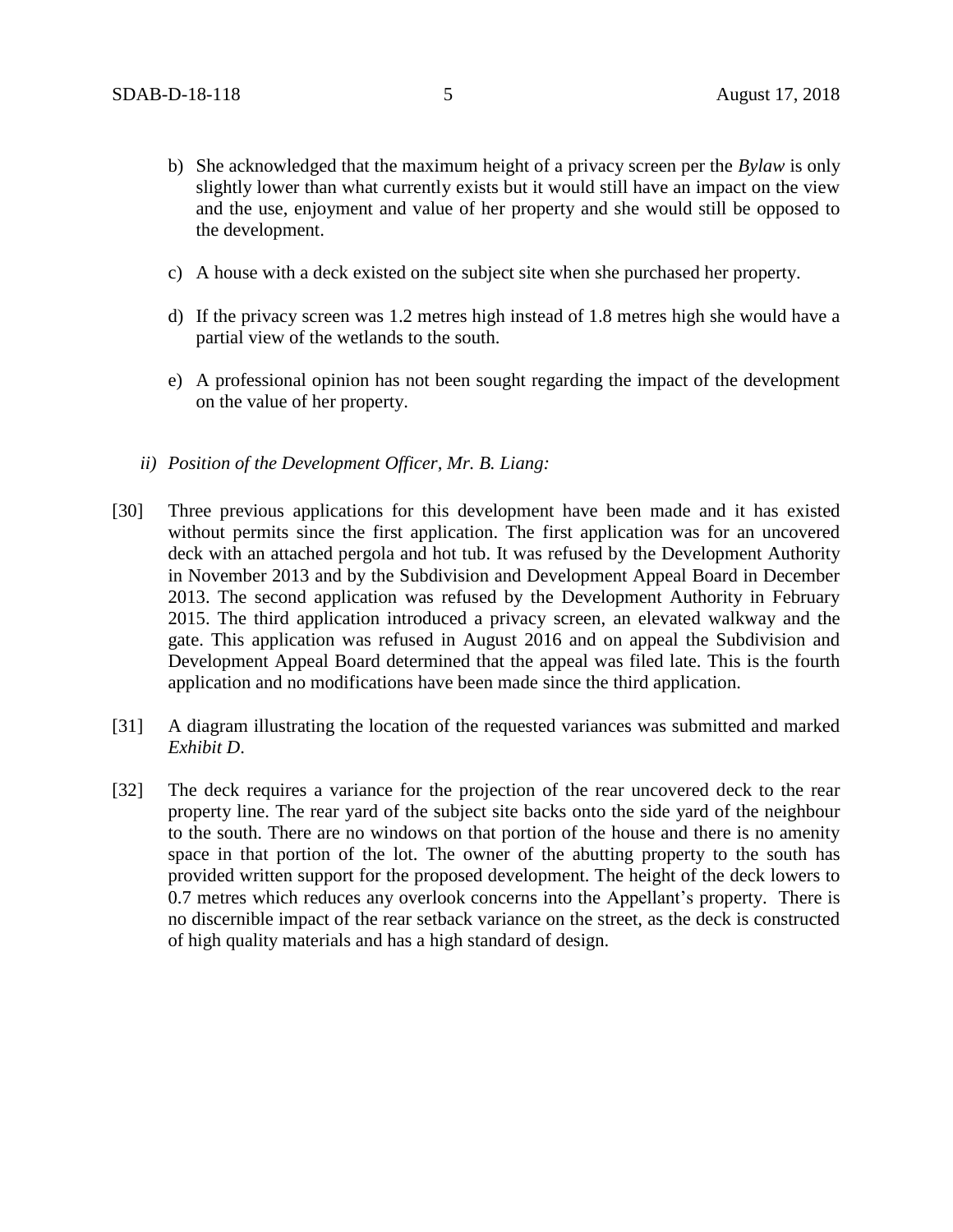- [33] The Respondent provided new information about the property since the previous development permit application in 2016. A plot plan that was approved when the house was constructed, marked *Exhibit E*, was referenced to illustrate the existence of a Utility Right of Way located on the west side property line which prohibits the installation of fencing on the (west) property line. A fence constructed within the subject property off the Utility Right of Way will significantly reduce the area of usable amenity space. The property owners did not expand the deck towards the west portion of the site because a fence cannot be constructed to provide privacy along that side of the rear yard along the public roadway. Instead they opted to develop the east portion of the rear yard and the deck was expanded to the south. The presence of the Utility Right of Way is a practical hardship that is peculiar to this lot and was considered as a reason to grant the required variance.
- [34] The pergola requires two variances to the accessory building because of deficiencies in the minimum required distance from the house and the side property line. Although the pergola is a standalone structure, it is built adjacent to the rear uncovered deck and acts like an extension of the partially covered rear deck. Section 44.1 states that a covered veranda can be within 0.6 metres of a side lot line and this pergola is 0.6 metres from the side property line. It was his conclusion that these variances would not unduly interfere with neighbourhood amenities or materially interfere with the enjoyment of neighbouring properties.
- [35] Mr. Liang acknowledged that there appeared to be an overhang of the pergola in the photographs submitted by the Appellant that did not appear on the drawings that he reviewed. If it is determined that the pergola encroaches onto the neighbouring property, the overhang will have to be removed.
- [36] The elevated walkway running from the rear deck to the front driveway is considered a platform structure. The height of the elevated walkway ranges from 0.28 metres to 0.43 metres above the ground. The range in height is due to the lot grading within the interior side yard. Section 44.3(a) states that a platform structure that is less than 0.6 metres in height may be constructed to the property line abutting an interior side yard. The elevated walkway does not require a variance. Section 44.3(d) states that a platform structure can project up to 2.5 metres into the front setback. The elevated walkway only projects 1.3 metres into the front setback.
- [37] The gate on the elevated walkway is 2.08 metres high when measured from the ground. A variance to section 49.1(d)(ii) is required to allow the height of the gate to be increased from 1.85 metres to 2.08 metres. The additional height of the gate is required because of its placement on the elevated walkway. The gate itself is only 1.8 metres high, when measured from the surface to the elevated walkway. A standard fence gate is 1.8 metres high, therefore the gate on the elevated walkway is not unusually high for a typical fence gate.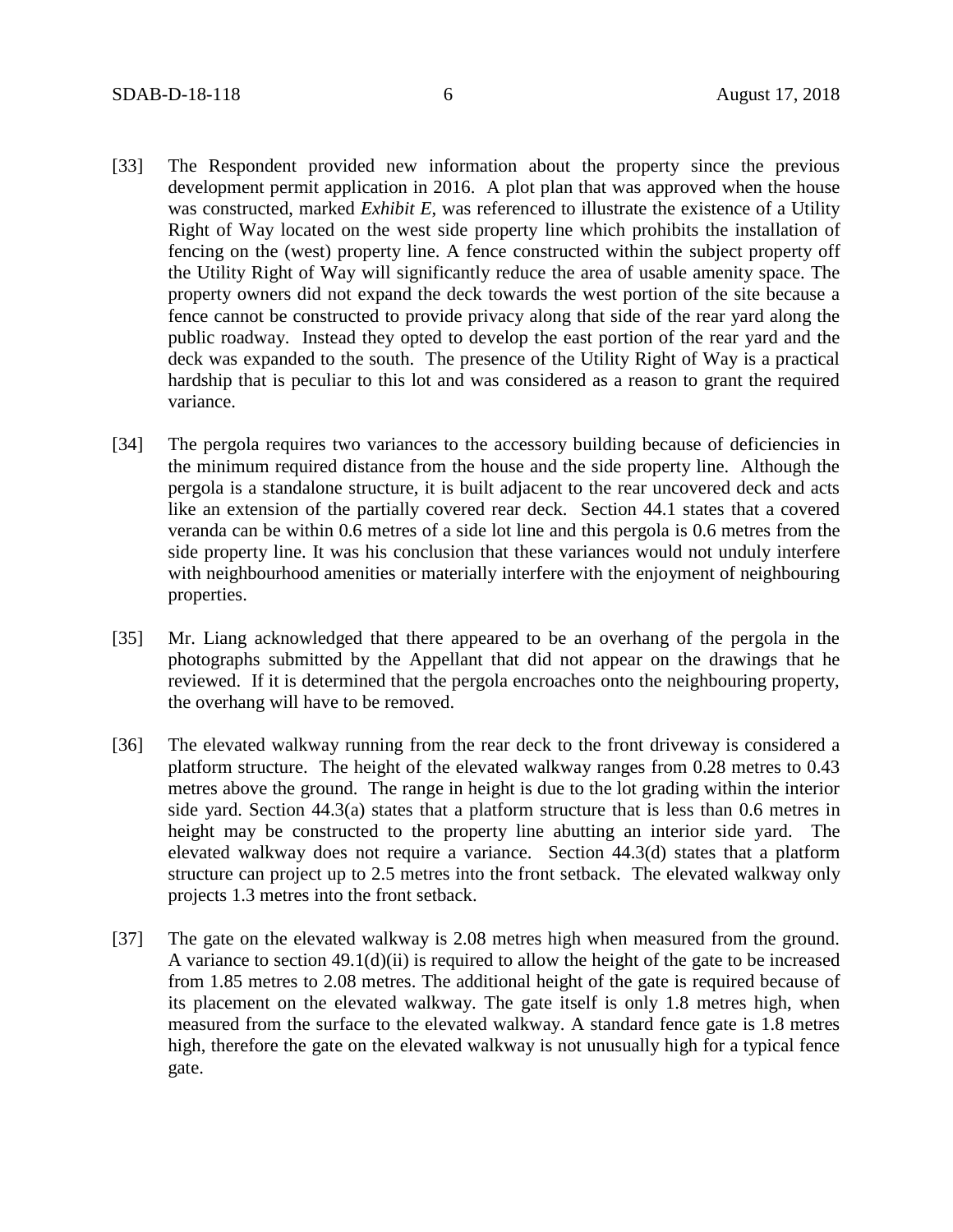- [38] Safety concerns regarding the wooden walkway raised by the Appellant were acknowledged. Mr. Liang advised that these concerns have not yet been addressed because a building permit has not been issued for the structure. If the Board denies the appeal and the development permit is approved, a building permit will be required and any safety concerns regarding the walkway will be addressed at that time.
- [39] The upper deck requires a variance to section 44.3(c), the distance from a 1.5 metre long portion of the side uncovered deck to the shared property line with 974 Hollingsworth Bend is zero metres instead of 0.6 metres.
- [40] The upper deck minimizes the amount of deck touching the property line to 1.5 metres, which is necessary to accommodate a landing for the stairs from the elevated walkway to the upper deck. There are no large windows on the west façade of the Appellant's house that would create a privacy concern and this portion of the upper deck is not visible from the street.
- [41] The privacy screen installed on the upper and lower deck requires two variances. Concerns can arise when trying to find the balance between privacy and potential massing and the loss of sunlight onto adjacent properties. Section 49.2(i) allows the Development Authority to grant a variance to increase the height of privacy screening where the additional privacy afforded by a taller privacy screen is beneficial for all affected property owners. A cross-section diagram (*Exhibit F*) was used to illustrate the elevations of the main floor of the house and the decks. It was noted that there is a significant difference between the grade of the site at the side property line and the main floor of the house.

The lot grading significantly affects the apparent height of the deck and the privacy screen when viewed from the Appellant's east abutting property. Drainage Planning and Engineering inspected the property in June 2018 and received Final Lot Grading approval.

[42] Section 44.3(d) allows a deck to be constructed up to 0.6 metres away from an interior side property line regardless of height above the ground. A hypothetical deck constructed at the elevation of the main floor of the house would appear to be 1.6 metres in height from the (east) side property line when it is constructed up to 0.6 metres from the (east) side property line, and such a deck would comply with the *Bylaw*. Such a deck would also be permitted a 1.2 metres tall privacy screen, but this privacy screen would be inadequate to provide any privacy for the east abutting property.

Since the elevation of the main floor of the house on the subject site is 1.7 metres above the elevation of the (east) side property line, any rear deck will appear very tall from the Appellant's property. The approved deck mitigates the apparent height of the deck by lowering the deck 0.34 metres below the main floor of the house, thereby reducing the overall height of the deck. This is a practical hardship that exists at this property.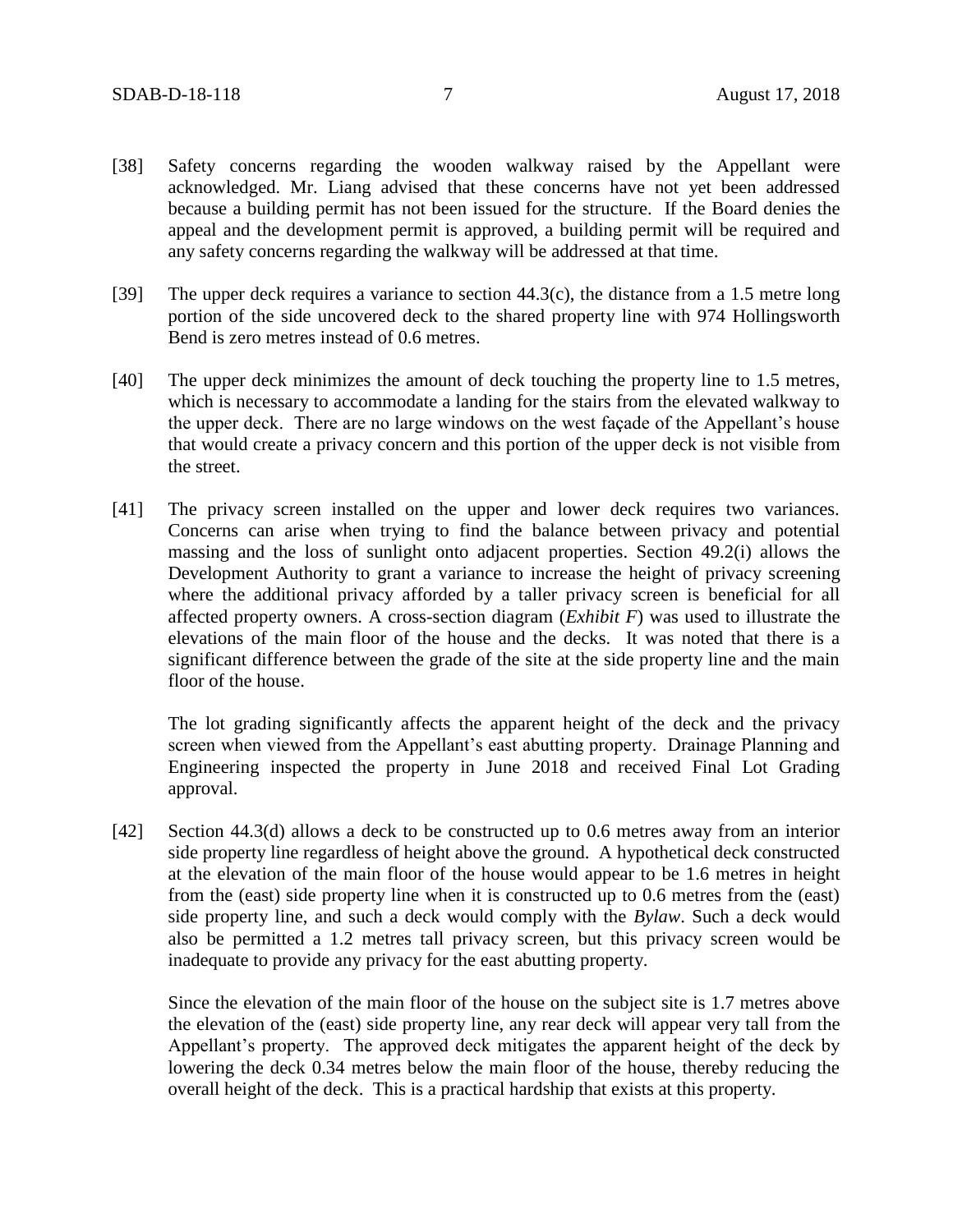[43] A hypothetical deck constructed at the elevation of the main floor of the house built 1.2 metres away from the (east) property line is permitted to have a 1.85 metre privacy screen and the top of the screen would appear to be 3.55 metres above the ground at the (east) side property line. The approved deck was built 0.34 metres below the main floor elevation and the approved privacy screen is 0.3 metres lower in height (but 0.6 metres closer to the (east) side property line) than a permitted 1.85 metres tall privacy screen built 1.2 metres away from the side property line.

The massing and sunlight penetration concerns are somewhat mitigated by dropping the upper deck 0.34 metres below the main floor elevation of the house. The lower deck is stepped down an additional 0.7 metres. The privacy screens are designed to provide privacy between the deck users and the adjacent property owners. Mr. Liang used a ruler to demonstrate sun shadowing and concluded that there is a point where the height of a permitted deck would generate more sun shadowing than the approved deck.

- [44] Privacy concerns had to be balanced with sunlight penetration and massing and it was his opinion that these concerns have been adequately addressed. It is ideal when both parties agree on privacy screening but unfortunately an agreement could not be reached in this case.
- [45] Mr. Liang provided the following information in response to questions from the Board:
	- a) The maximum allowable height for a fence is 1.85 metres. He acknowledged that the construction of an over height fence and the proposed privacy screen can create massing concerns.
	- b) He could not confirm the distance between the support structure shown in the Appellant's photographs and the (east) side property line.
	- c) The *Bylaw* does not contain any development regulations regarding the preservation of view.
	- d) The development permit application was refused in 2016 because the Development Officer determined that, since an affected property owner had major concerns regarding the visual impact of the privacy screen, it was not mutually beneficial to all affected property owners. In 2013, the deck was constructed to the property line but was subsequently cut back 0.6 metres to comply with the *Bylaw* regulations.
	- e) Cutting back the deck and installing a privacy screen significantly changed the proposed development. Prior to 2016, the *Bylaw* provided very little guidance on the evaluation of a privacy screen. Privacy screen regulations were adopted in 2016 and the development permit application was approved despite the massing and privacy concerns of the adjacent neighbour and the interests of both parties could not be met.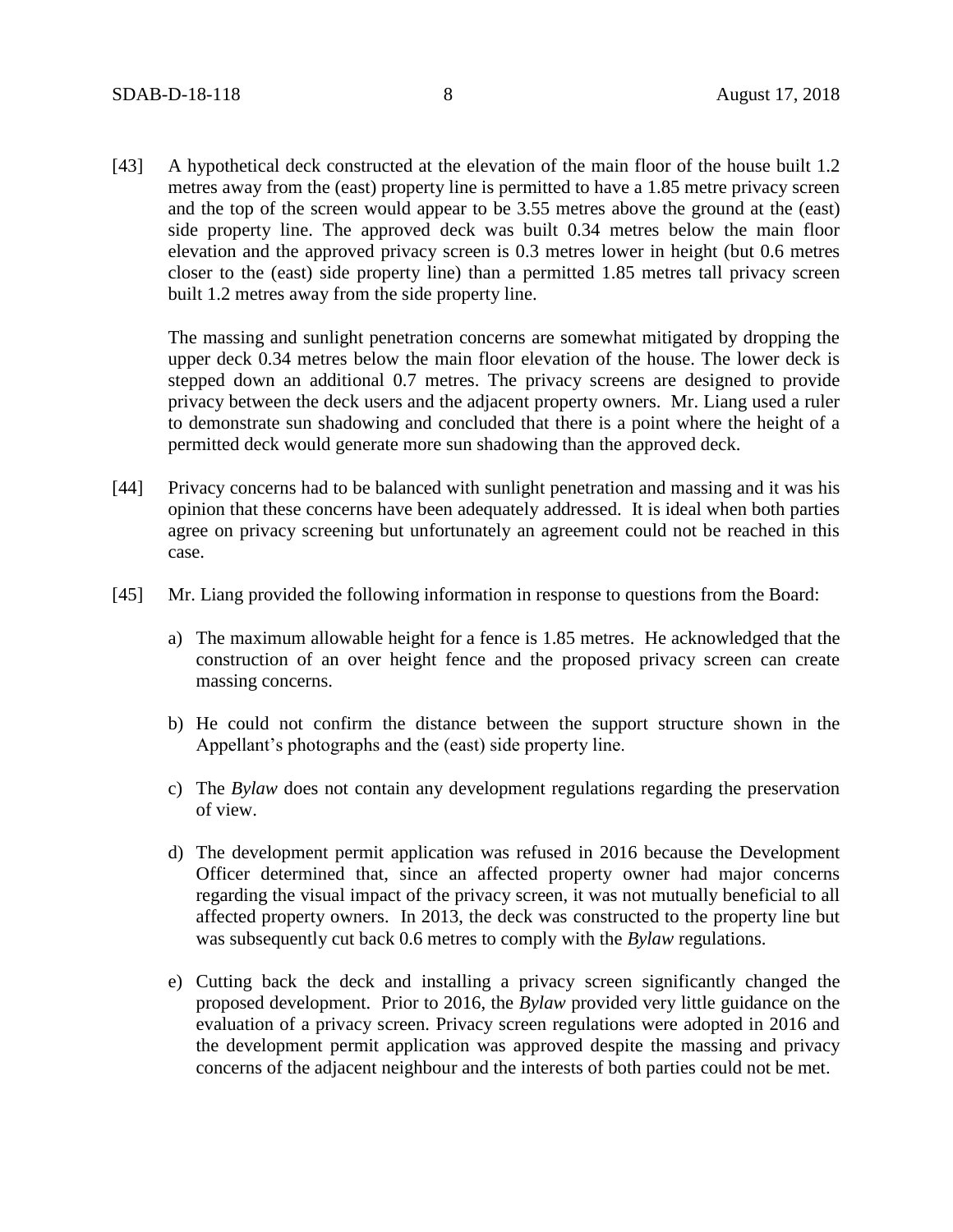- f) The new development permit application included information regarding the grading of the site and how it impacted the development. He acknowledged that the grading of the subject site has not changed since 2013 but more specific information has been provided to justify the requested variances based on the significant elevation differences between the subject site and the Appellant's property.
- *iii) Position of the Respondents, Mr. J. Toy and Ms. K. Hartson, property owners and Mr. G. Hilbrecht, builder:*
- [46] Mr. Hilbrecht indicated that this project was started as a deck replacement in 2013. It was his assumption that a development permit was not required because the small builder's deck was being replaced with a lower deck to address overlook and privacy concerns into the neighbour's rear yard.
- [47] Because of the Utility Right of Way on the west side of the subject site a fence could not be built. Privacy was a concern for the property owners because the property abuts the main road into the neighbourhood. Based on these constraints it was the decision of the property owner to build a deck as close to the (east) property line as possible.
- [48] The elevation of this site drops approximately one metre from the centre of the lot to the fence line. Weeping tiles were installed when the deck was built in an attempt to address problems with run off and soil erosion.
- [49] A photograph submitted by the Appellant, marked *Exhibit B14*, was referenced to address her concerns regarding her gate sticking. It was his opinion that the Appellant's concern with her gate is related to the fact that her gate is hinged onto the centre post. The weight of the gate has caused the post to lean and that is why it is sticking. This has nothing to do with the Respondent's gate on the subject site.
- [50] The wooden walkway was constructed to allow access to the rear door of the house. Without the walkway, the ground is too sloped to allow access to the rear yard.
- [51] It was his opinion that, because of the existing six-foot fence between the properties, the Appellant would not have been able to see even the tops of the trees in the Google photograph she submitted showing what her view was like before the privacy screening was installed.
- [52] The Respondents have been trying to resolve the issues and obtain a development permit for five years. The Appellant objected to any attempts that were made to resolve the problems. The Respondents decided to install a privacy screen in 2016 to address privacy concerns but privacy screens were not regulated at the time.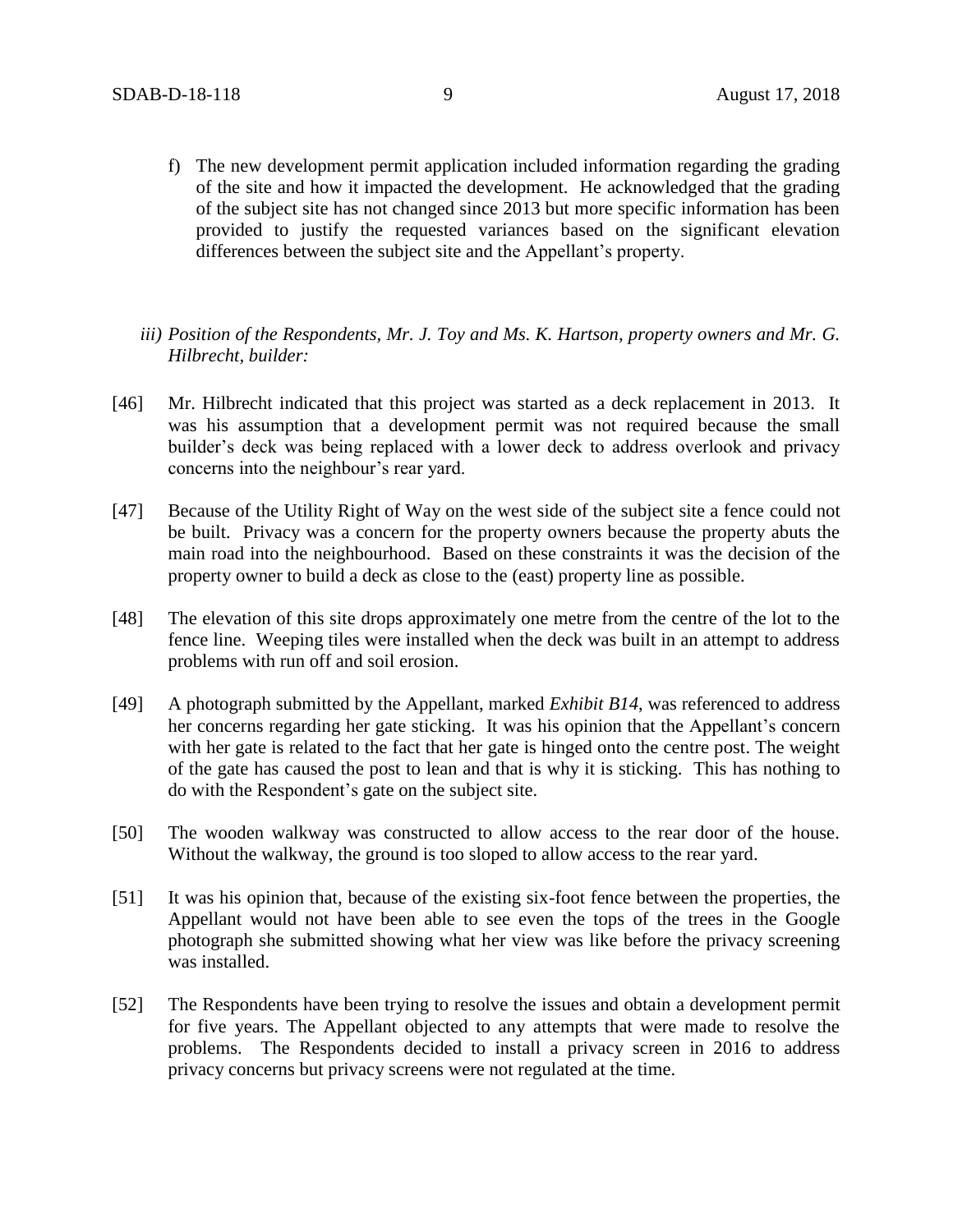They worked with a Development Officer and Bylaw Enforcement but were never able to discuss the privacy screen with the Appellant.

- [53] The deck was built so that the property owners could enjoy their rear yard. They never wanted to impede their neighbour and tried to build something that was appealing to the neighbourhood. Many neighbours have complimented the deck development.
- [54] Ms. Hartson advised that they have worked closely with the City to try to find a solution and have done everything required by the City including cutting back the deck, improving the grading of the lot to address drainage problems, and the use of high quality materials.
- [55] Mr. Toy referenced a Google earth photograph to illustrate the original house and the builder's deck as well as the grade differential of the lot before any of the deck development occurred.
- [56] Photographs of other existing pergola structures on properties located within 200 metres of their house were referenced to illustrate that they are characteristic of the neighbourhood.
	- *iv) Rebuttal of the Appellant, Ms. E. Tack*
- [57] It was her opinion that the contractor should have known that a development permit was required when construction of the development began.
- [58] The Bylaw Enforcement Officer advised her not to discuss the development with the Respondents.
- [59] It was her opinion that alterations were made to the development only because they were forced to do so by the City. Construction continued even after the development permit application was refused by the Subdivision and Development Appeal Board in 2013.
- [60] She reiterated that the view from the kitchen window at the rear of their house has been reduced by the structures that have been built on her neighbour's property.
- [61] The pergolas from other properties illustrated in the photographs submitted by the Respondent are not the same as the pergola that exists on the subject site. The pergolas illustrated in the photographs are centered at the back of the house and do not obstruct the views of neighbouring property owners.
- [62] In an attempt for the Respondents to preserve their privacy, the deck and supporting structures were built too close to the property line, which impacts her privacy and the use and enjoyment of her rear yard.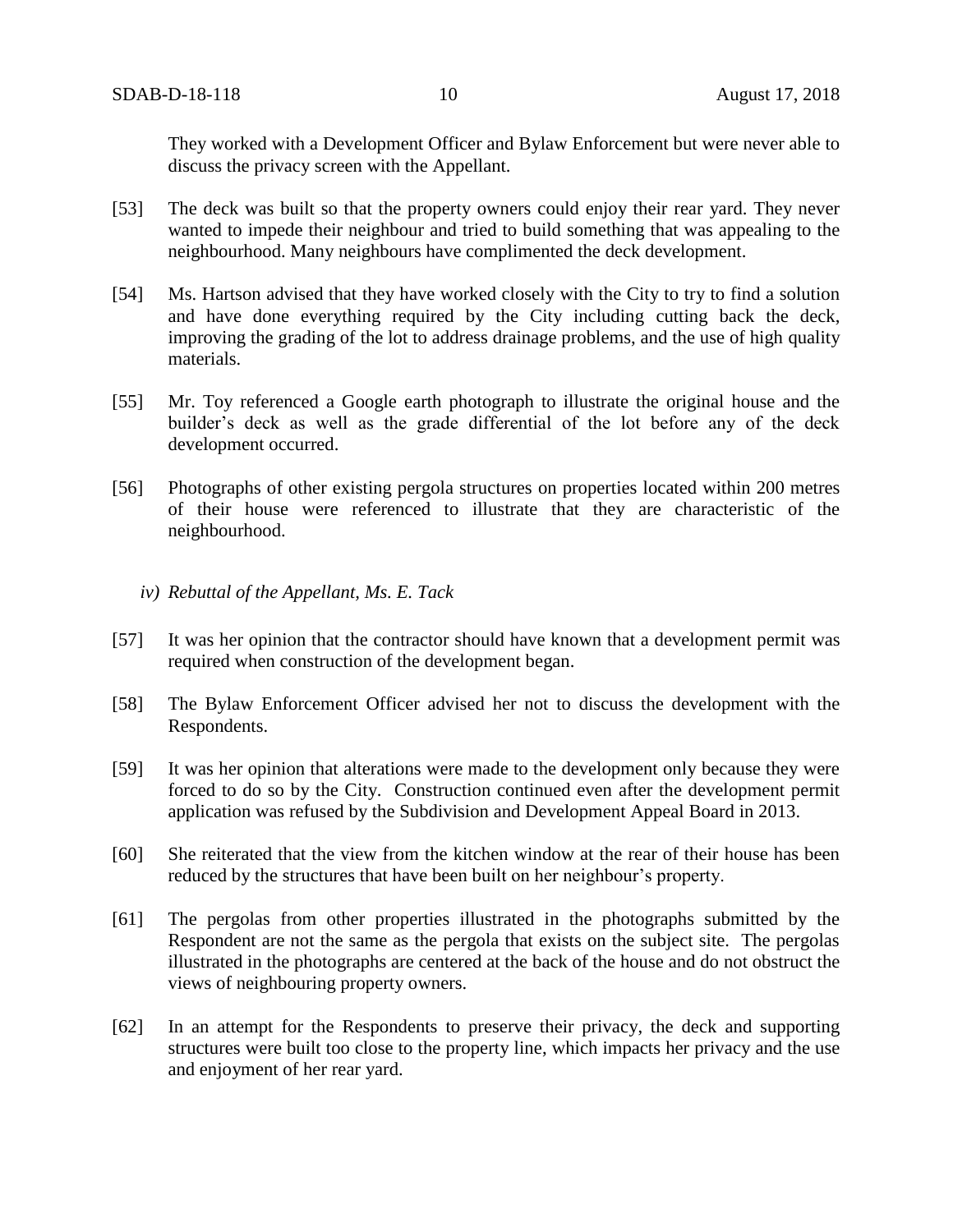### **Decision**

[63] The appeal is **DENIED** and the decision of the Development Authority is **CONFIRMED**. The development is **GRANTED** as approved by the Development Authority.

### **Reasons for Decision**

- [64] The Proposed development is an addition and Accessory to a Permitted Use in the (RF1) Single Detached Residential Zone that requires seven variances.
- [65] The Board notes that Drainage Planning and Engineering inspected the subject Site in June 2018 and provided an approved Lot Grading Plan. The Lot Grading Plan indicates that the grade elevation drops 0.39 metres from the rear of the Principal Building to the (east) Side Lot Line. The Board further notes that the main floor elevation of the Principal Building is 1.7 metres above the (east) Side Lot Line elevation.
- [66] The Board further notes that there is a Utility Right of Way with a width of 2.0 metres that extends from the (east) Side Lot Line in the (north) Front Yard along the entire Front Lot Line and (west) flanking Side Lot Line property line to the (south) Rear Yard, which reduces the useable amenity space in the Rear Yard.
- [67] The Board finds that the surface elevation irregularity to the situation of land and the Utility Right of Way both create a hardship peculiar to the subject Site and the Board grants the seven variances for the reasons which follow.
- [68] The Board agrees with the variances granted by the Development Officer for the following reasons:
	- a) A 1.5-metre long portion of the upper Platform Structure is located 0.0 metres from the Appellant's Side Lot Line rather than the required 0.6 metres. This portion of the upper Platform Structure is the landing located at the top of the stairs leading from the wooden Walkway along the Side Lot Line. This landing is the minimum width allowed for a landing. The remainder of the upper Platform Structure used to be as close as the landing to the Appellant's property line but the Respondents cut it back by 0.6 metres so that no variance is required for that portion. Based on the photographic evidence, the Board finds that the 0.6-metre variance for the 1.5-metre long landing will have minimal impact on the Appellant as there are only two small windows on the east side elevation of the Appellant's house. Further, there will be no impact on the neighbourhood because the landing is not visible from the roadway.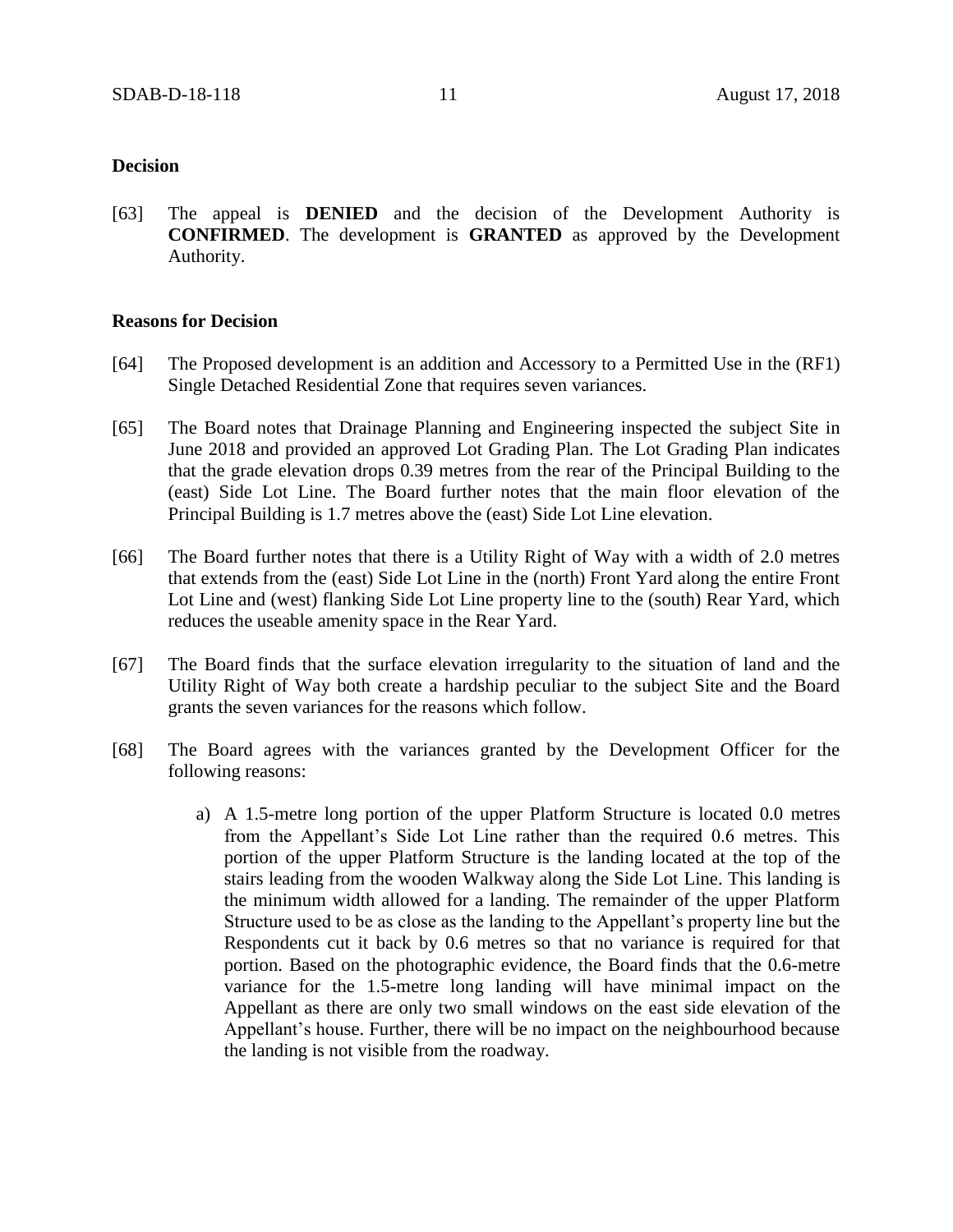- b) Due to the elevation differential between the Respondent's house and the Side Lot Line, an elevated wooden Walkway was constructed to allow access to the Rear Yard. The Height of this Walkway is such that no variance is required.
- c) The lower Platform Structure extends south toward the Rear Lot Line and is 0.7 metres lower than the upper Platform Structure. The distance from the lower Platform Structure to the Rear Lot Line is 2.3 metres instead of the required 5.5 metres. The Board finds that the required variance will not have any material impact on the Appellant because the variance does not extend toward the Appellant's property. The Board also finds that the required variance will not have any material impact on the property owner to the south as that owner's house does not have windows on the side facing the Respondent's Lot, nor is there any amenity space on that side of the owner's house. Further, that property owner has no objection to this development. The placement of the lower Platform Structure on the Site is such that the variance will not have any impact on the neighbourhood.
- d) The gate on the elevated Walkway is 2.08 metres tall when measured from the ground rather than the 1.85 metres allowed. The additional Height of the gate is due to its placement on the elevated Walkway. The gate itself is 1.8 metres tall when measured from the surface of the elevated Walkway. A standard fence gate is 1.85 metres tall, thus the gate on the elevated Walkway is not unusually tall for typical fence gate. The Board finds that minor variance in Height of the gate will not have any significant impact on the neighbourhood or on neighbouring parcels of land. The Board further finds that the problems the Appellant is experiencing with her gate are not related to the Respondents' gate.
- e) The Development Officer treated the pergola as an Accessory Building. As such, it requires two variances. The pergola is 0.6 metres from the Side Lot Line instead of 0.9 metres and it is 0.5 metres from the Principal Dwelling instead of 0.9 metres. However, although the pergola is a standalone structure, the pergola is built adjacent to the rear veranda, acting like an extension of the partially covered rear veranda. In accordance with section 44.1, a covered veranda can be within 0.6 metres of a Side Lot Line, the same distance as the pergola. As well, the pergola is an open structure that is below the maximum Height restriction, so the pergola does not cast significant shadows onto adjacent properties. The pergola is located in the interior of the Lot, so the pergola does not have a negative impact when viewed from the roadway. Based on the above and on the photographic evidence, the Board is of the opinion that the minor variances required for the pergola will have minimal impact on the neighbourhood and on neighbouring parcels of land.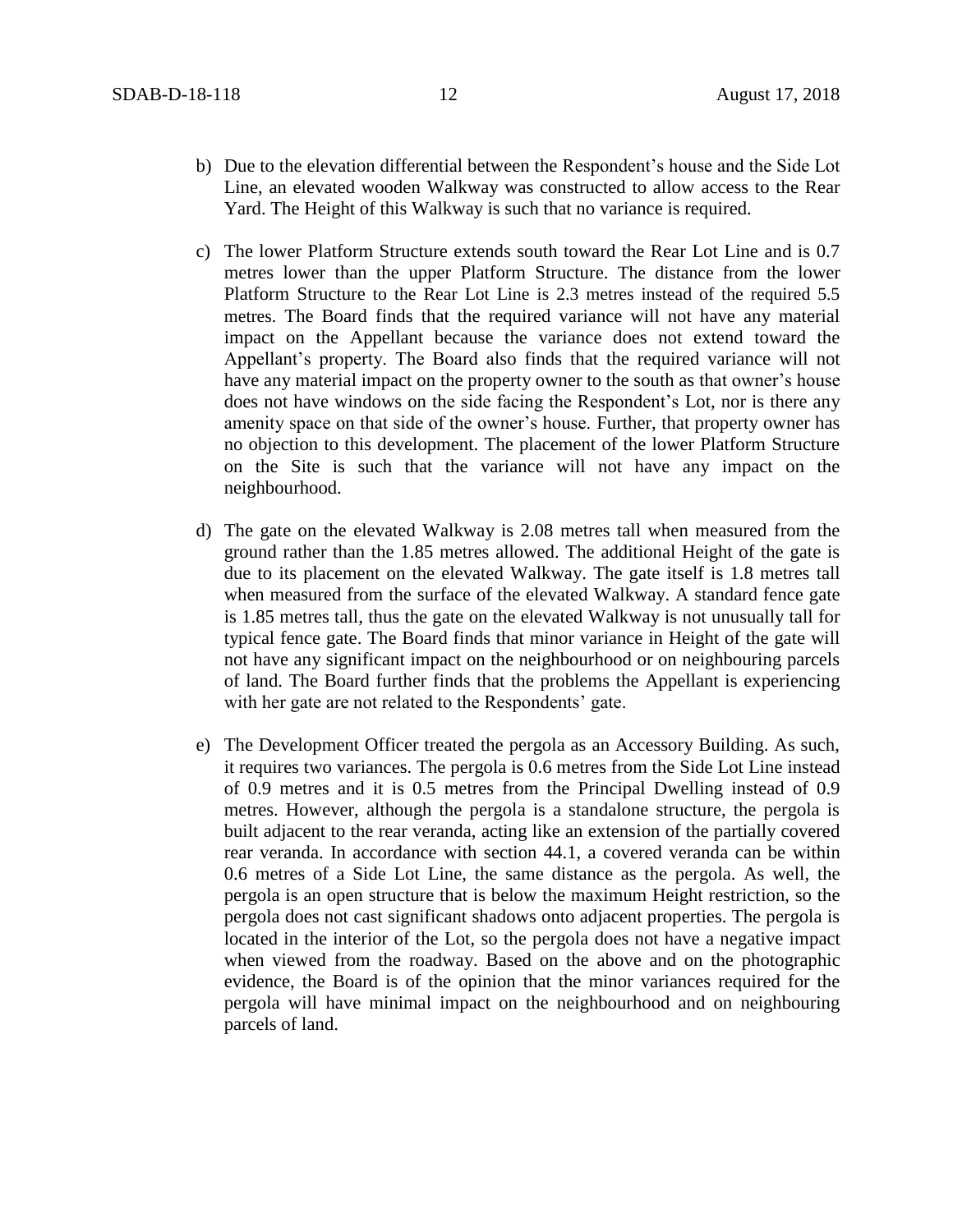- f) The Privacy Screen constructed on the upper Platform Structure located within the required interior Side Setback abutting the Appellant's property is 1.82 metres in Height when measured from the surface of the deck, instead of 1.2 metres. According to the approved plot plan, the ground drops 0.39 metres from the back of the house to the east Side Lot Line. While a deck could be built 1.30 metres above the ground at the back of the house to align with the main floor of the house, the deck was built 0.34 metres below the main floor of the house to enhance privacy. The result is that the deck is actually only 0.96 metres above the ground at the back of the house. In accordance with section 44.3(d), decks can be constructed as close as 0.6 metres from an interior Side Lot Line regardless of Height above the ground. A hypothetical deck constructed at the Respondents' house's main floor elevation with 1.2-metre high Privacy Screening would comply with the *Edmonton Zoning Bylaw*. The Height of this Privacy Screening would be only 0.28 metres lower than the existing Privacy Screening. The Board is of the opinion that this minimal difference is not enough to significantly impact the neighbourhood or neighbouring parcels of land. Further, the maximum allowable Height of a Privacy Screen can be increased to 1.85 metres in order to prevent visual intrusion and provide additional screening from adjacent properties. Given the fact that the Respondent's lot is higher than the Appellant's, and based on the other evidence, including a cross section diagram provided by the Development Officer (*Exhibit F*), the Board is of the view that allowing the variance in the Height of the Privacy Screening is warranted to enhance privacy without creating undue massing and sun shadowing.
- g) The Privacy Screen constructed on the portion of the lower Platform Structure located within 2.5 metres of the Rear Lot Line abutting 721 Hollingsworth Green is 1.82 metres in Height when measured from the surface of the deck, instead of 1.2 metres. This neighbour does not object to the development and, as was noted previously, his house has no windows facing the deck and there is no amenity space on that side of his Lot. Given this and the interior location of the deck on the Respondents' Lot, the Board finds that the variance in Height of Privacy Screening on the lower Platform Structure will have no significant impact on the neighbourhood or on neighbouring parcels of land.
- [69] The Appellant presented a petition with three properties that are opposed to the proposed development. However, the Board notes that all three properties are across Hollingsworth Bend and Hollingsworth Green and the proposed development does not have any significant impact on these properties and will not affect the use, enjoyment or value of their land.
- [70] The Appellant indicated that the proposed development will lower the value of her property. However, no evidence was provided to demonstrate this impact.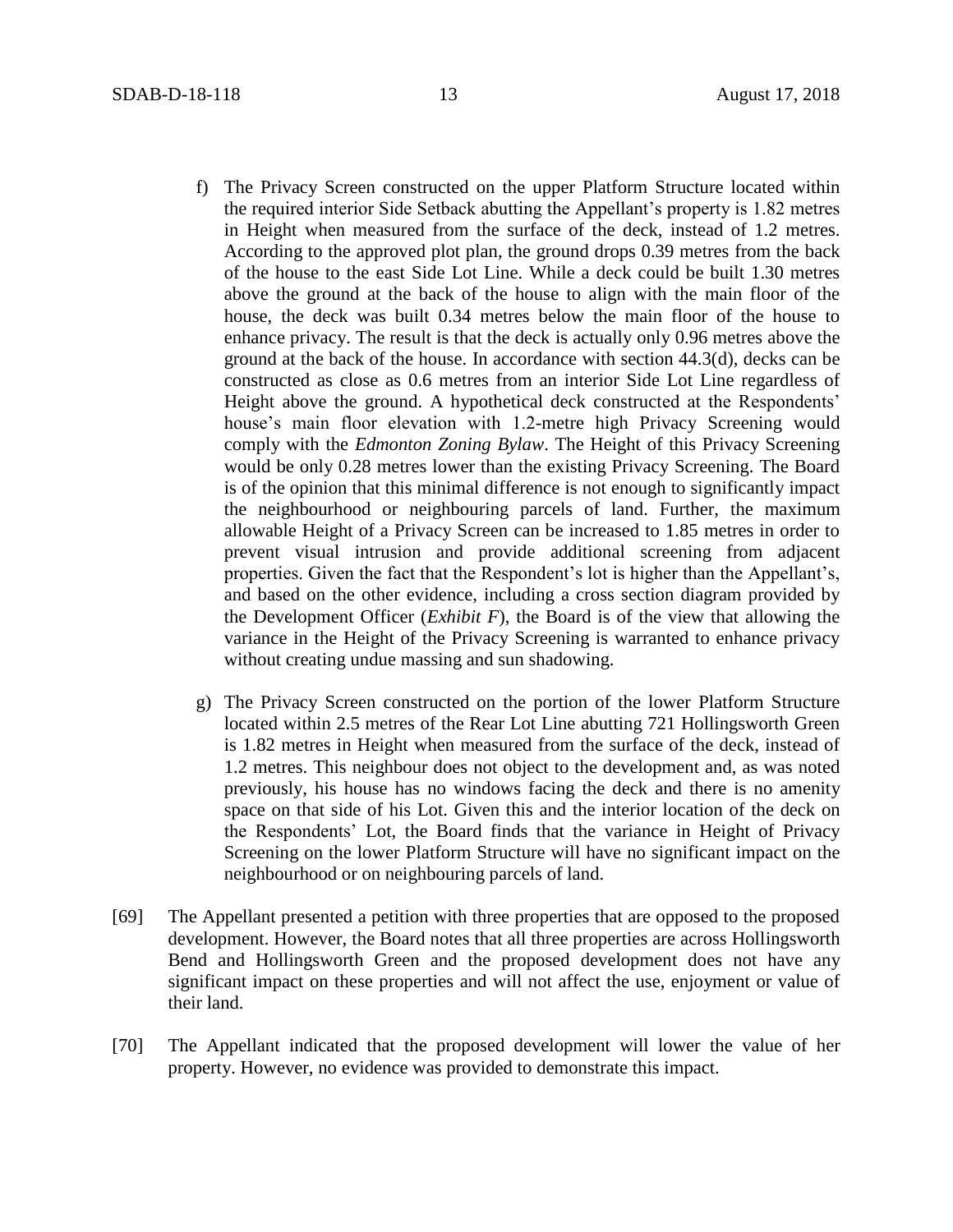- [71] The Board notes that based on photographic evidence, the top of the pergola may project into the Appellant's Lot. The Board does not approve any projection into the adjacent property. The pergola must be constructed according to the stamped plans.
- [72] The Board is not bound by precedent and must consider each case on its individual merits. The Board acknowledges the previous Board decision (SDAB-D-13-312). Although there are similarities between both applications, the Board notes that the current *Edmonton Zoning Bylaw* does not reflect the *Bylaw* that was in effect in 2013. The Board further notes that the previous decision was based on a variety of different factors including the scope of application, variances, and evidence.
- [73] For the reasons above, the Board finds that the proposed development will not unduly interfere with the amenities of the neighbourhood nor materially interfere with or affect the use, enjoyment or value of neighbouring parcels of land so the appeal is denied.

Mr. B. Gibson, Presiding Officer Subdivision and Development Appeal Board

Board Members in Attendance: Mr. M. Young; Ms. E. Solez; Ms. K. Thind, Mr. A. Peterson